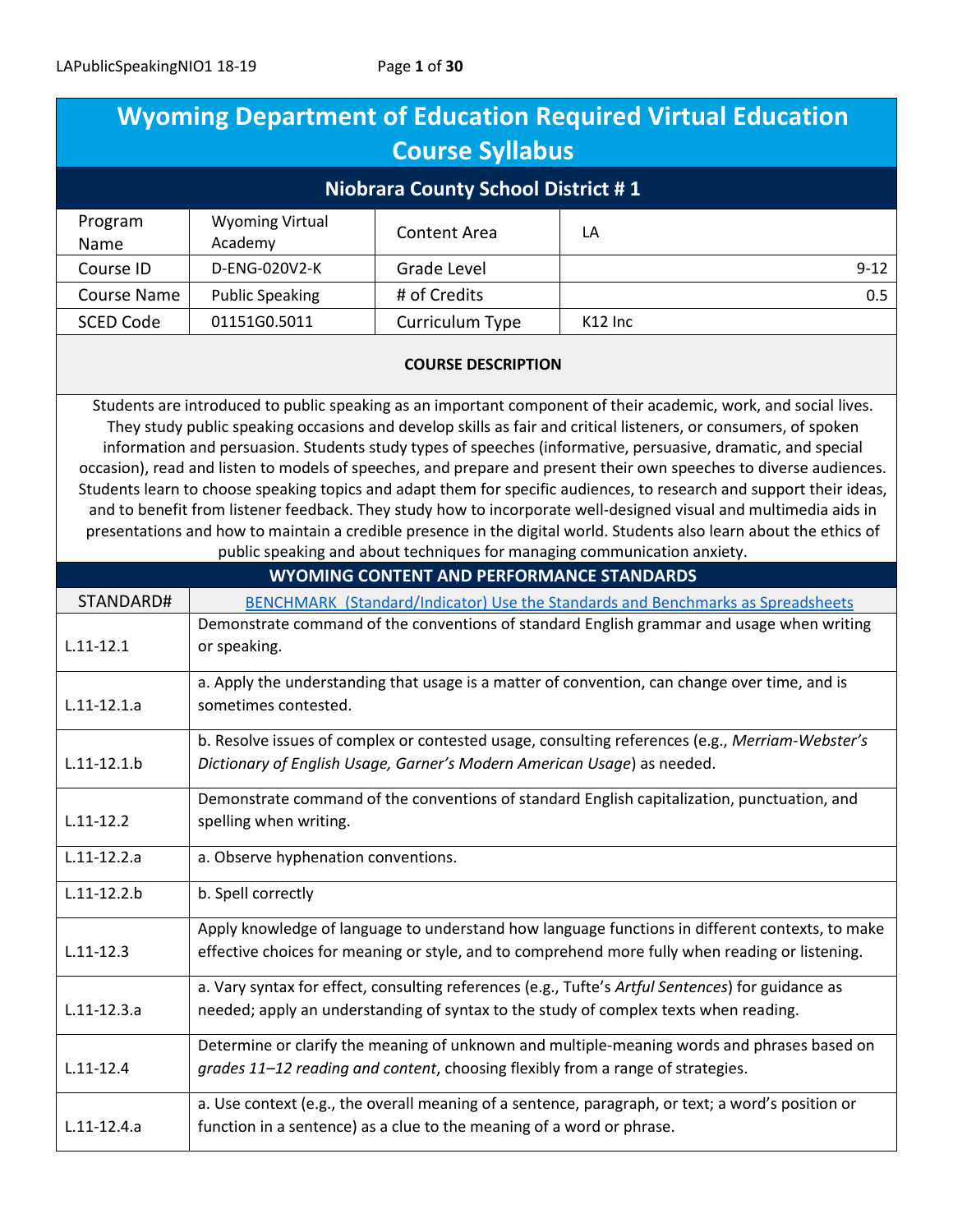|                 | b. Identify and correctly use patterns of word changes that indicate different meanings or parts of                                                                                                                                                                                                                                                |
|-----------------|----------------------------------------------------------------------------------------------------------------------------------------------------------------------------------------------------------------------------------------------------------------------------------------------------------------------------------------------------|
| $L.11 - 12.4.b$ | speech (e.g., conceive, conception, conceivable).                                                                                                                                                                                                                                                                                                  |
| $L.11-12.4.c$   | c. Consult general and specialized reference materials (e.g., dictionaries, glossaries, thesauruses),<br>both print and digital, to find the pronunciation of a word or determine or clarify its precise<br>meaning, its part of speech, its etymology, or its standard usage.                                                                     |
|                 | d. Verify the preliminary determination of the meaning of a word or phrase (e.g., by checking the                                                                                                                                                                                                                                                  |
| $L.11 - 12.4.d$ | inferred meaning in context or in a dictionary).                                                                                                                                                                                                                                                                                                   |
| $L.11 - 12.5$   | Demonstrate understanding of figurative language, word relationships, and nuances in word<br>meanings.                                                                                                                                                                                                                                             |
| $L.11-12.5.a$   | a. Interpret figures of speech (e.g., hyperbole, paradox) in context and analyze their role in the<br>text.                                                                                                                                                                                                                                        |
| $L.11 - 12.5.b$ | b. Analyze nuances in the meaning of words with similar denotations.                                                                                                                                                                                                                                                                               |
| $L.11 - 12.6$   | Acquire and use accurately general academic and domain-specific words and phrases, sufficient for<br>reading, writing, speaking, and listening at the college and career readiness level; demonstrate<br>independence in gathering vocabulary knowledge when considering a word or phrase important to<br>comprehension or expression.             |
| RI.11-12.1      | Cite strong and thorough textual evidence to support analysis of what the text says explicitly as<br>well as inferences drawn from the text, including determining where the text leaves matters<br>uncertain.                                                                                                                                     |
| RI.11-12.10     | By the end of grade 11, read and comprehend literary nonfiction in the grades 11-CCR text<br>complexity band proficiently, with scaffolding as needed at the high end of the range. By the end<br>of grade 12, read and comprehend literary nonfiction at the high end of the grades 11-CCR text<br>complexity band independently and proficiently |
| RI.11-12.2      | Determine two or more central ideas of a text and analyze their development over the course of<br>the text, including how they interact and build on one another to provide a complex analysis;<br>provide an objective summary of the text.                                                                                                       |
| RI.11-12.3      | Analyze a complex set of ideas or sequence of events and explain how specific individuals, ideas, or<br>events interact and develop over the course of the text.                                                                                                                                                                                   |
| RI.11-12.4      | Determine the meaning of words and phrases as they are used in a text, including figurative,<br>connotative, and technical meanings; analyze how an author uses and refines the meaning of a key<br>term or terms over the course of a text (e.g., how Madison defines faction in Federalist No. 10).                                              |
| RI.11-12.5      | Analyze and evaluate the effectiveness of the structure an author uses in his or her exposition or<br>argument, including whether the structure makes points clear, convincing, and engaging.                                                                                                                                                      |
| RI.11-12.6      | Determine an author's point of view or purpose in a text in which the rhetoric is particularly<br>effective, analyzing how style and content contribute to the power, persuasiveness, or beauty of<br>the text.                                                                                                                                    |
| RI.11-12.7      | Integrate and evaluate multiple sources of information presented in different media or formats<br>(e.g., visually, quantitatively) as well as in words in order to address a question or solve a problem.                                                                                                                                          |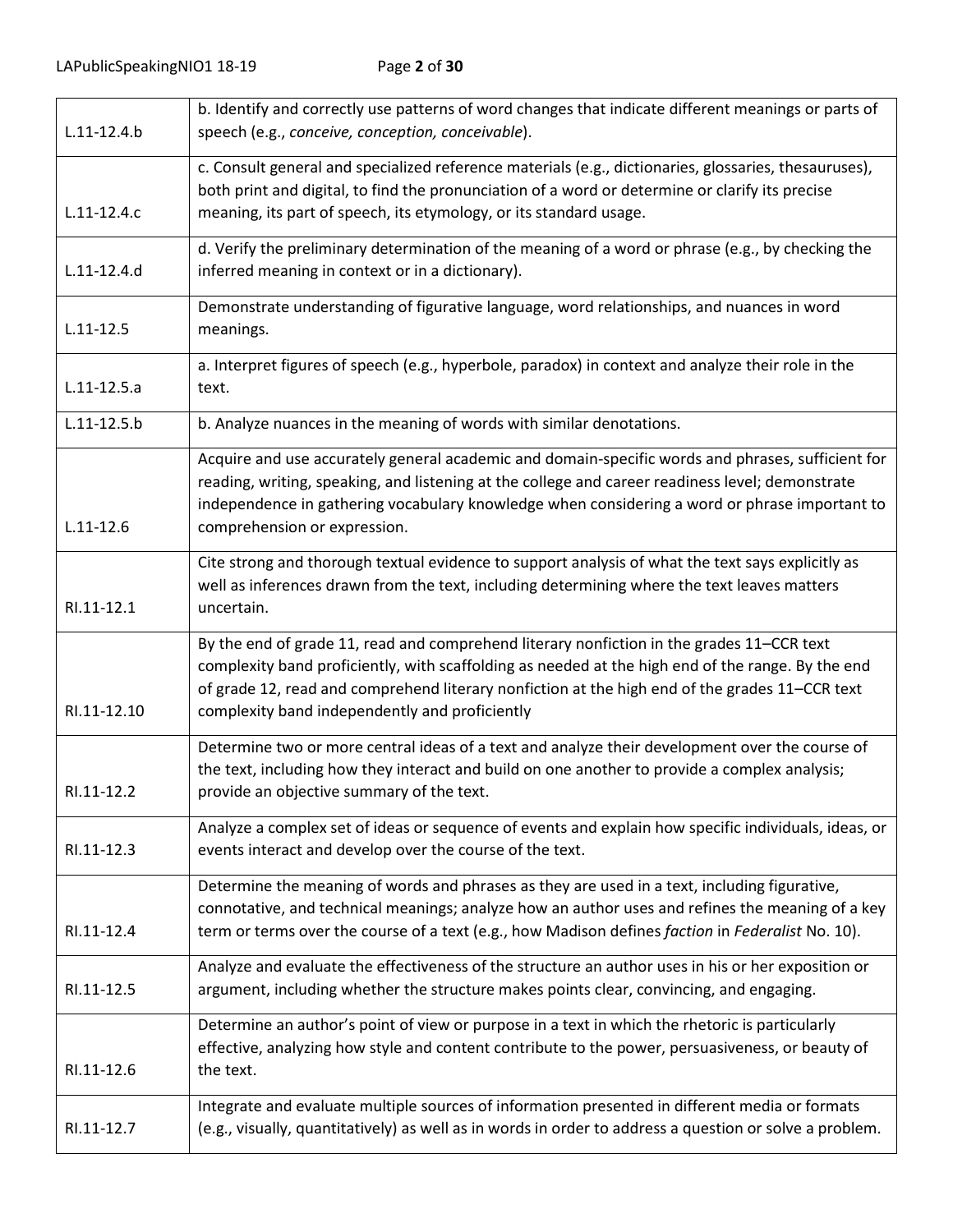| SL.11-12.1  | Initiate and participate effectively in a range of collaborative discussions (oneon-one, in groups,<br>and teacher-led) with diverse partners on grades 11-12 topics, texts, and issues, building on<br>others' ideas and expressing their own clearly and persuasively.                                                                                                                                       |
|-------------|----------------------------------------------------------------------------------------------------------------------------------------------------------------------------------------------------------------------------------------------------------------------------------------------------------------------------------------------------------------------------------------------------------------|
| RL.11-12.8  | (Not applicable to literature)                                                                                                                                                                                                                                                                                                                                                                                 |
| RL.11-12.7  | Analyze multiple interpretations of a story, drama, or poem (e.g., recorded or live production of a<br>play or recorded novel or poetry), evaluating how each version interprets the source text. (Include<br>at least one play by Shakespeare and one play by an American dramatist.)                                                                                                                         |
| RL.11-12.6  | Analyze a case in which grasping point of view requires distinguishing what is directly stated in a<br>text from what is really meant (e.g., satire, sarcasm, irony, or understatement).                                                                                                                                                                                                                       |
| RL.11-12.5  | Analyze how an author's choices concerning how to structure specific parts of a text (e.g., the<br>choice of where to begin or end a story, the choice to provide a comedic or tragic resolution)<br>contribute to its overall structure and meaning as well as its aesthetic impact.                                                                                                                          |
| RL.11-12.4  | Determine the meaning of words and phrases as they are used in the text, including figurative and<br>connotative meanings; analyze the impact of specific word choices on meaning and tone, including<br>words with multiple meanings or language that is particularly fresh, engaging, or beautiful. (Include<br>Shakespeare as well as other authors.)                                                       |
| RL.11-12.3  | Analyze the impact of the author's choices regarding how to develop and relate elements of a<br>story or drama (e.g., where a story is set, how the action is ordered, how the characters are<br>introduced and developed).                                                                                                                                                                                    |
| RL.11-12.2  | Determine two or more themes or central ideas of a text and analyze their development over the<br>course of the text, including how they interact and build on one another to produce a complex<br>account; provide an objective summary of the text.                                                                                                                                                          |
| RL.11-12.10 | By the end of grade 11, read and comprehend literature, including stories, dramas, and poems, in<br>the grades 11–CCR text complexity band proficiently, with scaffolding as needed at the high end of<br>the range. By the end of grade 12, read and comprehend literature, including stories, dramas, and<br>poems, at the high end of the grades 11–CCR text complexity band independently and proficiently |
| RL.11-12.1  | Cite strong and thorough textual evidence to support analysis of what the text says explicitly as<br>well as inferences drawn from the text, including determining where the text leaves matters<br>uncertain.                                                                                                                                                                                                 |
| RI.11-12.9  | Analyze seventeenth-, eighteenth-, and nineteenth-century foundational U.S. documents of<br>historical and literary significance (including The Declaration of Independence, the Preamble to the<br>Constitution, the Bill of Rights, and Lincoln's Second Inaugural Address) for their themes, purposes,<br>and rhetorical features.                                                                          |
| RI.11-12.8  | Delineate and evaluate the reasoning in seminal U.S. texts, including the application of<br>constitutional principles and use of legal reasoning (e.g., in U.S. Supreme Court majority opinions<br>and dissents) and the premises, purposes, and arguments in works of public advocacy (e.g., The<br>Federalist, presidential addresses).                                                                      |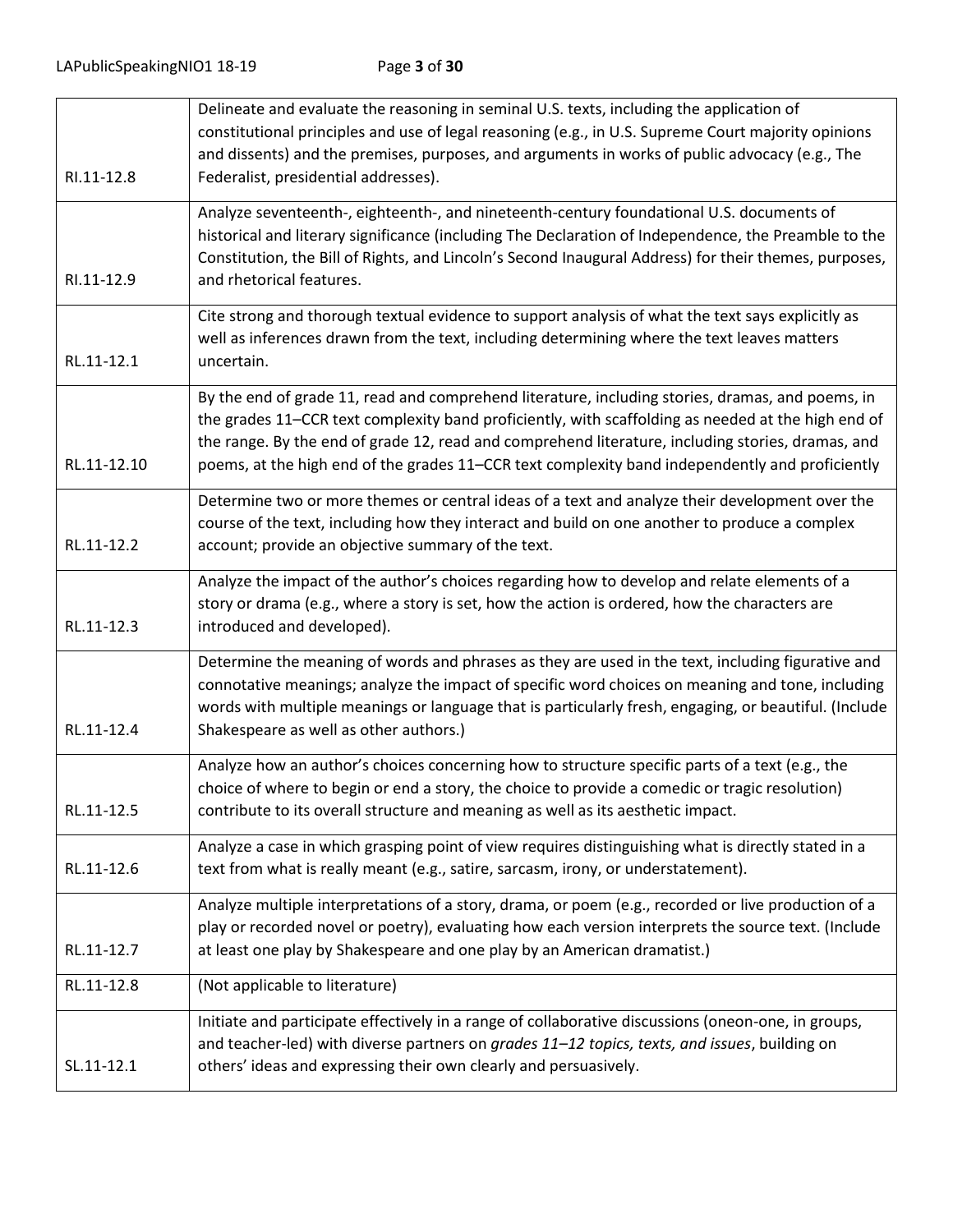| SL.11-12.1.a  | a. Come to discussions prepared, having read and researched material under study; explicitly draw<br>on that preparation by referring to evidence from texts and other research on the topic or issue to<br>stimulate a thoughtful, wellreasoned exchange of ideas.                                                                                            |
|---------------|----------------------------------------------------------------------------------------------------------------------------------------------------------------------------------------------------------------------------------------------------------------------------------------------------------------------------------------------------------------|
| SL.11-12.1.b  | b. Work with peers to promote civil, democratic discussions and decisionmaking, set clear goals<br>and deadlines, and establish individual roles as needed.                                                                                                                                                                                                    |
| SL.11-12.1.c  | c. Propel conversations by posing and responding to questions that probe reasoning and evidence;<br>ensure a hearing for a full range of positions on a topic or issue; clarify, verify, or challenge ideas<br>and conclusions; and promote divergent and creative perspectives.                                                                               |
| SL.11-12.1.d  | d. Respond thoughtfully to diverse perspectives; synthesize comments, claims, and evidence made<br>on all sides of an issue; resolve contradictions when possible; and determine what additional<br>information or research is required to deepen the investigation or complete the task.                                                                      |
| SL.11-12.2    | Integrate multiple sources of information presented in diverse formats and media (e.g., visually,<br>quantitatively, orally) in order to make informed decisions and solve problems, evaluating the<br>credibility and accuracy of each source and noting any discrepancies among the data.                                                                    |
| SL.11-12.3    | Evaluate a speaker's point of view, reasoning, and use of evidence and rhetoric, assessing the<br>stance, premises, links among ideas, word choice, points of emphasis, and tone used.                                                                                                                                                                         |
| SL.11-12.4    | Present information, findings, and supporting evidence, conveying a clear and distinct perspective,<br>such that listeners can follow the line of reasoning, alternative or opposing perspectives are<br>addressed, and the organization, development, substance, and style are appropriate to purpose,<br>audience, and a range of formal and informal tasks. |
| SL.11-12.5    | Make strategic use of digital media (e.g., textual, graphical, audio, visual, and interactive elements)<br>in presentations to enhance understanding of findings, reasoning, and evidence and to add<br>interest.                                                                                                                                              |
| SL.11-12.6    | Adapt speech to a variety of contexts and tasks, demonstrating a command of formal English when<br>indicated or appropriate. (See grades 11-12 Language standards 1 and 3 on page 54 for specific<br>expectations.)                                                                                                                                            |
| $W.11-12.1$   | Write arguments to support claims in an analysis of substantive topics or texts, using valid<br>reasoning and relevant and sufficient evidence.                                                                                                                                                                                                                |
| $W.11-12.1.a$ | a. Introduce precise, knowledgeable claim(s), establish the significance of the claim(s), distinguish<br>the claim(s) from alternate or opposing claims, and create an organization that logically sequences<br>claim(s), counterclaims, reasons, and evidence.                                                                                                |
| $W.11-12.1.b$ | b. Develop claim(s) and counterclaims fairly and thoroughly, supplying the most relevant evidence<br>for each while pointing out the strengths and limitations of both in a manner that anticipates the<br>audience's knowledge level, concerns, values, and possible biases.                                                                                  |
| $W.11-12.1.c$ | c. Use words, phrases, and clauses as well as varied syntax to link the major sections of the text,<br>create cohesion, and clarify the relationships between claim(s) and reasons, between reasons and<br>evidence, and between claim(s) and counterclaims.                                                                                                   |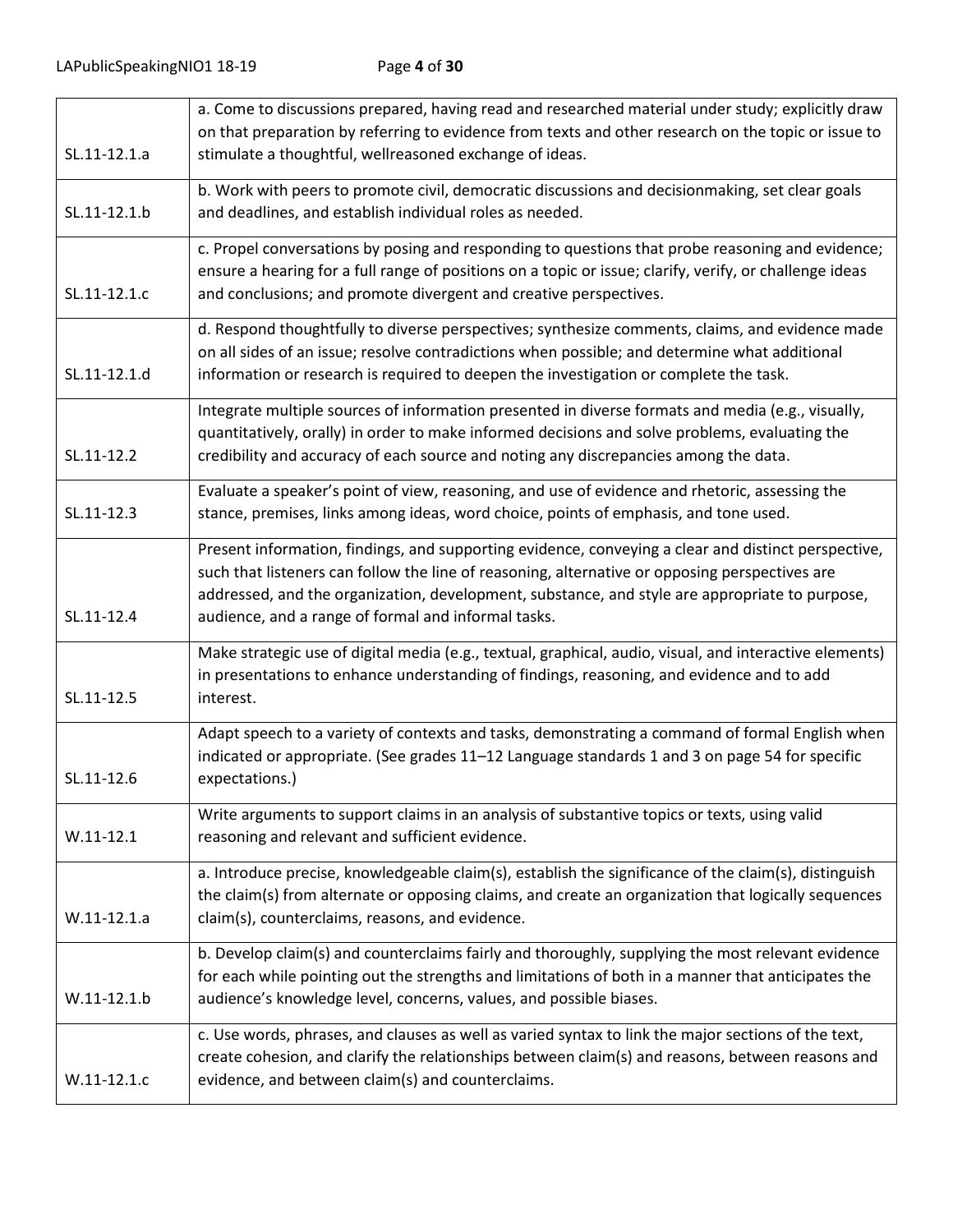|               | d. Establish and maintain a formal style and objective tone while attending to the norms and                                                                                                                                                                                                  |
|---------------|-----------------------------------------------------------------------------------------------------------------------------------------------------------------------------------------------------------------------------------------------------------------------------------------------|
| W.11-12.1.d   | conventions of the discipline in which they are writing.                                                                                                                                                                                                                                      |
| W.11-12.1.e   | e. Provide a concluding statement or section that follows from and supports the argument<br>presented.                                                                                                                                                                                        |
| $W.11-12.10$  | Write routinely over extended time frames (time for research, reflection, and revision) and shorter<br>time frames (a single sitting or a day or two) for a range of tasks, purposes, and audiences.                                                                                          |
| $W.11-12.2$   | Write informative/explanatory texts to examine and convey complex ideas, concepts, and<br>information clearly and accurately through the effective selection, organization, and analysis of<br>content.                                                                                       |
| $W.11-12.2.a$ | a. Introduce a topic; organize complex ideas, concepts, and information so that each new element<br>builds on that which precedes it to create a unified whole; include formatting (e.g., headings),<br>graphics (e.g., figures, tables), and multimedia when useful to aiding comprehension. |
| W.11-12.2.b   | b. Develop the topic thoroughly by selecting the most significant and relevant facts, extended<br>definitions, concrete details, quotations, or other information and examples appropriate to the<br>audience's knowledge of the topic.                                                       |
| W.11-12.2.c   | c. Use appropriate and varied transitions and syntax to link the major sections of the text, create<br>cohesion, and clarify the relationships among complex ideas and concepts.                                                                                                              |
| W.11-12.2.d   | d. Use precise language, domain-specific vocabulary, and techniques such as metaphor, simile, and<br>analogy to manage the complexity of the topic.                                                                                                                                           |
| W.11-12.2.e   | e. Establish and maintain a formal style and objective tone while attending to the norms and<br>conventions of the discipline in which they are writing.                                                                                                                                      |
| $W.11-12.2.f$ | f. Provide a concluding statement or section that follows from and supports the information or<br>explanation presented (e.g., articulating implications or the significance of the topic).                                                                                                   |
| $W.11-12.3$   | Write narratives to develop real or imagined experiences or events using effective technique, well-<br>chosen details, and well-structured event sequences.                                                                                                                                   |
| $W.11-12.3.a$ | a. Engage and orient the reader by setting out a problem, situation, or observation and its<br>significance, establishing one or multiple point(s) of view, and introducing a narrator and/or<br>characters; create a smooth progression of experiences or events.                            |
| W.11-12.3.b   | b. Use narrative techniques, such as dialogue, pacing, description, reflection, and multiple plot<br>lines, to develop experiences, events, and/or characters.                                                                                                                                |
| W.11-12.3.c   | c. Use a variety of techniques to sequence events so that they build on one another to create a<br>coherent whole and build toward a particular tone and outcome (e.g., a sense of mystery,<br>suspense, growth, or resolution).                                                              |
| W.11-12.3.d   | d. Use precise words and phrases, telling details, and sensory language to convey a vivid picture of<br>the experiences, events, setting, and/or characters.                                                                                                                                  |
| W.11-12.3.e   | e. Provide a conclusion that follows from and reflects on what is experienced, observed, or<br>resolved over the course of the narrative.                                                                                                                                                     |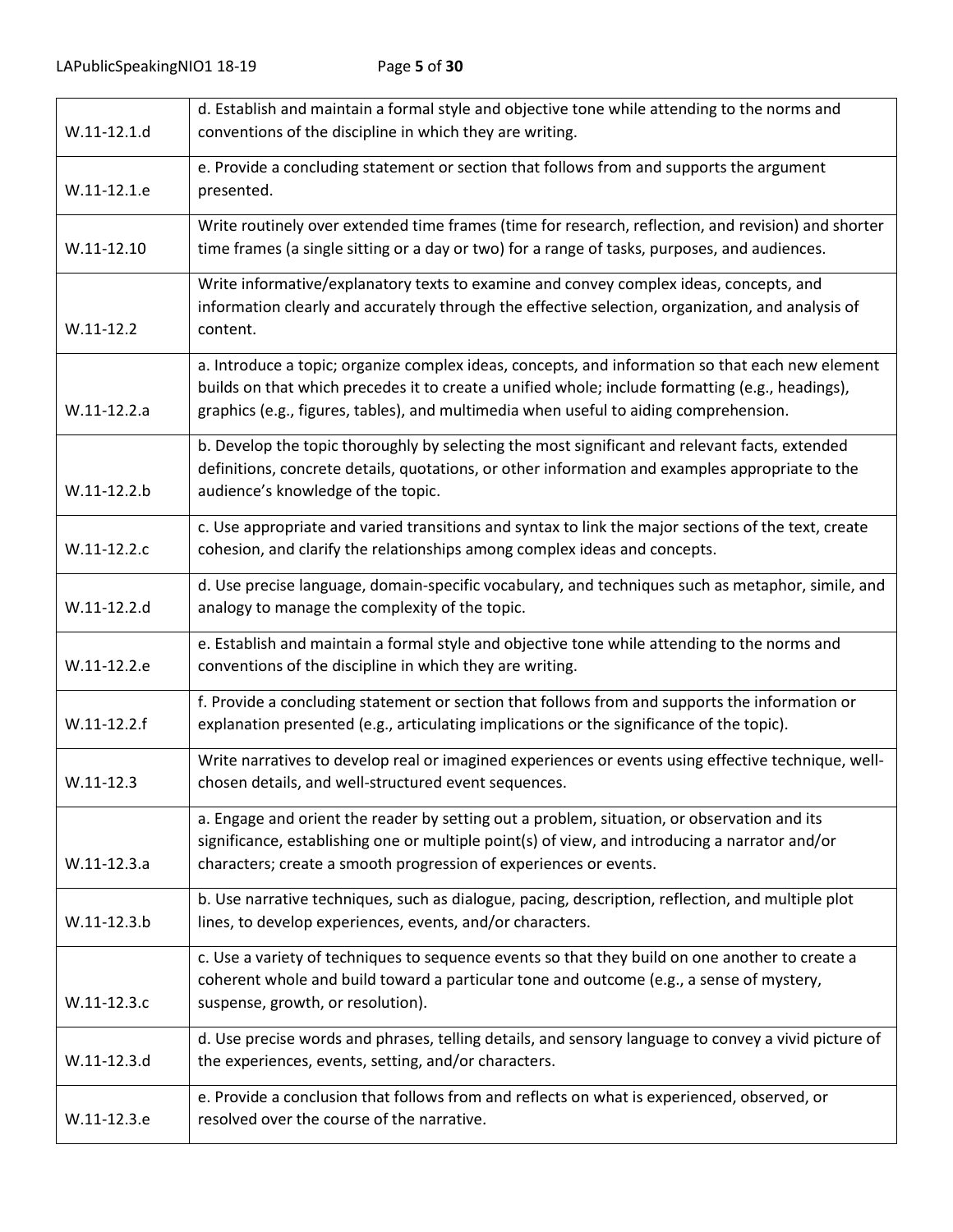|                                                                              |                                                                                                                                                                                                                                                                                                                                                                                                                            |                                                                                                                  | Produce clear and coherent writing in which the development, organization, and style are<br>appropriate to task, purpose, and audience. (Grade-specific expectations for writing types are |
|------------------------------------------------------------------------------|----------------------------------------------------------------------------------------------------------------------------------------------------------------------------------------------------------------------------------------------------------------------------------------------------------------------------------------------------------------------------------------------------------------------------|------------------------------------------------------------------------------------------------------------------|--------------------------------------------------------------------------------------------------------------------------------------------------------------------------------------------|
| $W.11-12.4$                                                                  | defined in standards 1-3 above.)                                                                                                                                                                                                                                                                                                                                                                                           |                                                                                                                  |                                                                                                                                                                                            |
| $W.11-12.5$                                                                  | Develop and strengthen writing as needed by planning, revising, editing, rewriting, or trying a new<br>approach, focusing on addressing what is most significant for a specific purpose and audience.<br>(Editing for conventions should demonstrate command of Language standards 1-3 up to and<br>including grades 11-12 on page 54.)                                                                                    |                                                                                                                  |                                                                                                                                                                                            |
|                                                                              | Use technology, including the Internet, to produce, publish, and update individual or shared                                                                                                                                                                                                                                                                                                                               |                                                                                                                  |                                                                                                                                                                                            |
| $W.11-12.6$                                                                  |                                                                                                                                                                                                                                                                                                                                                                                                                            |                                                                                                                  | writing products in response to ongoing feedback, including new arguments or information.                                                                                                  |
| $W.11-12.7$                                                                  | Conduct short as well as more sustained research projects to answer a question (including a self-<br>generated question) or solve a problem; narrow or broaden the inquiry when appropriate;<br>synthesize multiple sources on the subject, demonstrating understanding of the subject under<br>investigation.                                                                                                             |                                                                                                                  |                                                                                                                                                                                            |
| $W.11-12.8$                                                                  | Gather relevant information from multiple authoritative print and digital sources, using advanced<br>searches effectively; assess the strengths and limitations of each source in terms of the task,<br>purpose, and audience; integrate information into the text selectively to maintain the flow of<br>ideas, avoiding plagiarism and overreliance on any one source and following a standard format for<br>citation.   |                                                                                                                  |                                                                                                                                                                                            |
| $W.11-12.9$                                                                  | Draw evidence from literary or informational texts to support analysis, reflection, and research.                                                                                                                                                                                                                                                                                                                          |                                                                                                                  |                                                                                                                                                                                            |
| W.11-12.9.a                                                                  | a. Apply grades 11-12 Reading standards to literature (e.g., "Demonstrate knowledge of<br>eighteenth-, nineteenth- and early-twentieth-century foundational works of American literature,<br>including how two or more texts from the same period treat similar themes or topics").                                                                                                                                        |                                                                                                                  |                                                                                                                                                                                            |
| $W.11-12.9.b$                                                                | b. Apply grades 11-12 Reading standards to literary nonfiction (e.g., "Delineate and evaluate the<br>reasoning in seminal U.S. texts, including the application of constitutional principles and use of<br>legal reasoning [e.g., in U.S. Supreme Court Case majority opinions and dissents] and the premises,<br>purposes, and arguments in works of public advocacy [e.g., The Federalist, presidential<br>addresses]"). |                                                                                                                  |                                                                                                                                                                                            |
|                                                                              |                                                                                                                                                                                                                                                                                                                                                                                                                            | <b>SCOPE AND SEQUENCE</b>                                                                                        |                                                                                                                                                                                            |
|                                                                              | <b>UNIT OUTLINE</b>                                                                                                                                                                                                                                                                                                                                                                                                        | STANDARD#                                                                                                        | <b>OUTCOMES</b><br>OBJECTIVES/STUDENT CENTERED GOALS                                                                                                                                       |
| Unit 1: The What and Why of Public<br>Speaking Lesson 1: Course Introduction |                                                                                                                                                                                                                                                                                                                                                                                                                            | $L.11-12.1, a-b$<br>$L.11-12.2$ , a-b<br>$L.11-12.3$ , a<br>L.11-12.4, a-d<br>$L.11-12.5$ , a-b<br>$L.11 - 12.6$ | Review course requirements.<br>Define public speaking as an act of<br>communication between a single speaker<br>and a larger audience.                                                     |
|                                                                              |                                                                                                                                                                                                                                                                                                                                                                                                                            | W.11-12.2, a-f<br>$W.11-12.4$<br>$W.11-12.5$<br>$W.11-12.6$                                                      | Brainstorm, outline, and draft a speech of<br>introduction.<br>Prepare a speech of introduction.                                                                                           |
|                                                                              |                                                                                                                                                                                                                                                                                                                                                                                                                            | $W.11-12.10$                                                                                                     |                                                                                                                                                                                            |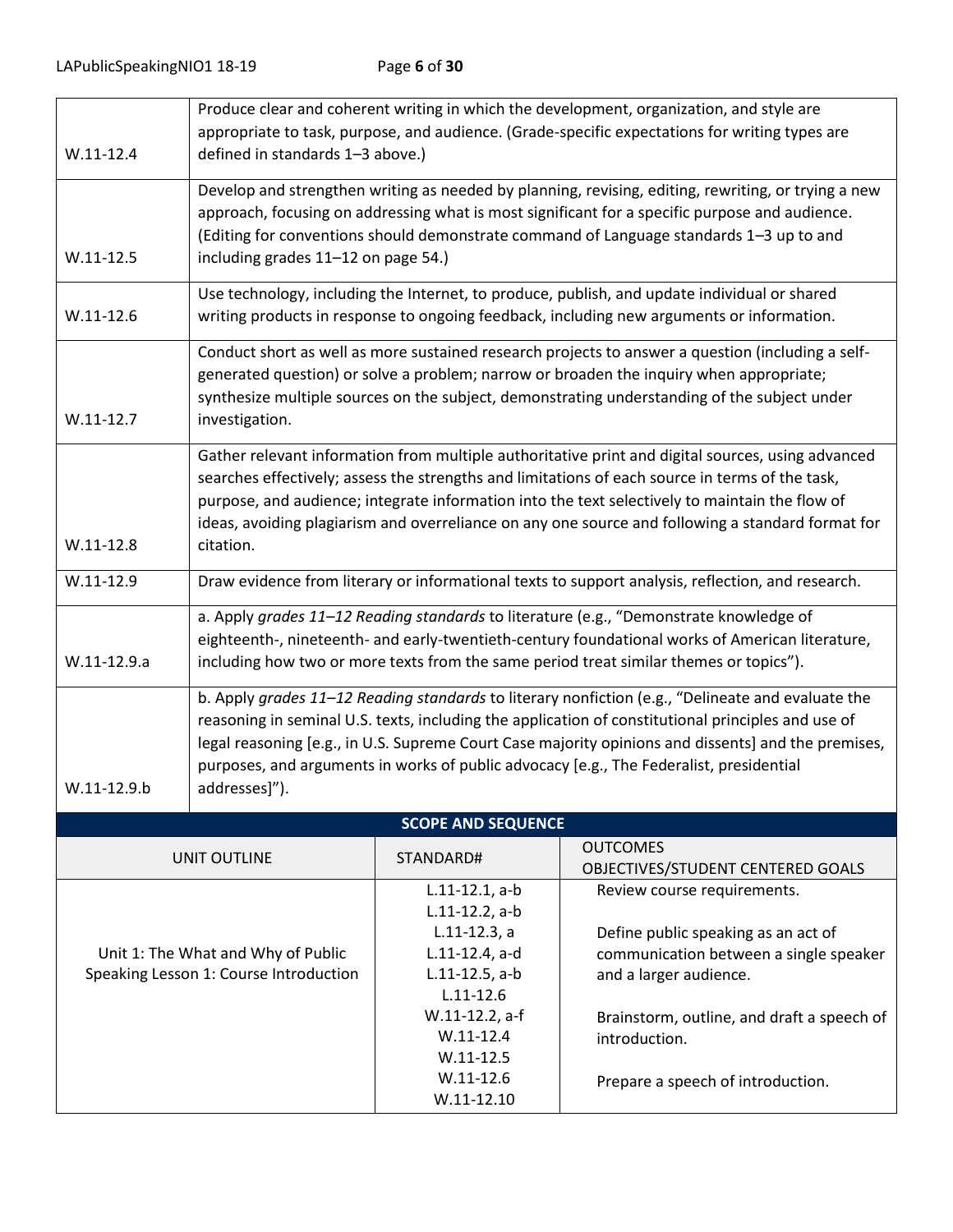|                                        |                   | Evaluate your responses by comparing       |
|----------------------------------------|-------------------|--------------------------------------------|
|                                        |                   | your work to the self-check answers.       |
|                                        | $L.11-12.1, a-b$  | Draft a speech of introduction.            |
|                                        | $L.11-12.2$ , a-b |                                            |
|                                        | $L.11-12.3, a$    | Describe the right of United States'       |
|                                        | L.11-12.4, a-d    | citizens to freedom of expression.         |
|                                        | $L.11-12.5$ , a-b |                                            |
|                                        | $L.11 - 12.6$     | Describe the right of U.S. citizens to     |
| Unit 1: The What and Why of Public     | W.11-12.2, a-f    | freedom of expression.                     |
| Speaking Lesson 2: Public Speaking in  | $W.11-12.4$       |                                            |
| Daily Life                             | $W.11 - 12.5$     | Identify purposes for public speaking.     |
|                                        | $W.11 - 12.6$     |                                            |
|                                        | W.11-12.9, b      |                                            |
|                                        | $W.11-12.10$      | Identify types of speeches.                |
|                                        |                   |                                            |
|                                        |                   | Identify instances when public speaking    |
|                                        |                   | skills can help accomplish personal goals. |
|                                        |                   |                                            |
|                                        |                   | Evaluate your responses by comparing       |
|                                        |                   | your work to the self-check answers.       |
|                                        | $L.11-12.1, a-b$  | Identify and analyze elements of           |
|                                        | $L.11-12.2$ , a-b | speeches.                                  |
|                                        | $L.11-12.3, a$    |                                            |
|                                        | L.11-12.4, a-d    | Identify elements of a public speech.      |
|                                        | $L.11-12.5$ , a-b |                                            |
|                                        | $L.11 - 12.6$     | Analyze elements of a public speech.       |
| Unit 1: The What and Why of Public     | W.11-12.2, a-f    |                                            |
| Speaking Lesson 3: The Elements of     | $W.11 - 12.4$     | Brainstorm, outline, and draft a speech of |
| <b>Public Speaking</b>                 | $W.11 - 12.5$     | introduction.                              |
|                                        | $W.11 - 12.6$     |                                            |
|                                        | W.11-12.9, b      | Draft a speaking outline for a speech of   |
|                                        | $W.11-12.10$      | introduction.                              |
|                                        |                   |                                            |
|                                        |                   | Evaluate your responses by comparing       |
|                                        |                   | your work to the self-check answers.       |
|                                        | SL.11-12.1, a-d   | Describe and practice active listening     |
|                                        | SL.11-12.3        | skills.                                    |
|                                        | SL.11-12.4        |                                            |
|                                        | $W.11-12.4$       | Identify effective listening skills.       |
|                                        | $W.11-12.5$       |                                            |
| Unit 1: The What and Why of Public     | $W.11-12.10$      | Describe and practice effective feedback.  |
| Speaking Lesson 4: Effective Listening |                   |                                            |
|                                        |                   | Practice effective listening skills.       |
|                                        |                   |                                            |
|                                        |                   | Describe effective feedback.               |
|                                        |                   |                                            |
|                                        |                   | Compare and contrast effective and         |
|                                        |                   | ineffective feedback.                      |
|                                        |                   |                                            |
|                                        |                   |                                            |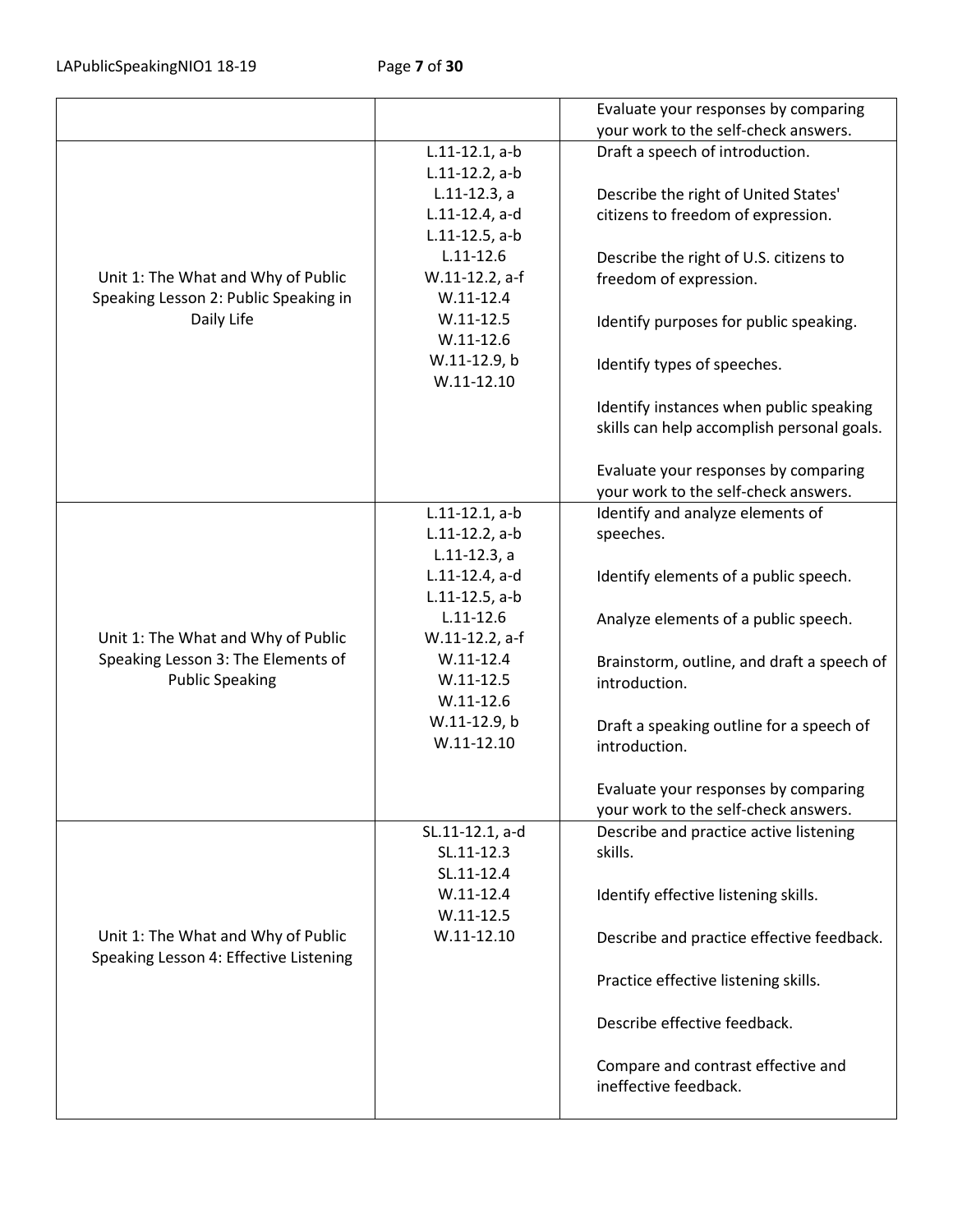|                                          |                   | Practice using a rubric to provide          |
|------------------------------------------|-------------------|---------------------------------------------|
|                                          |                   | effective feedback.                         |
|                                          |                   |                                             |
|                                          |                   | Evaluate your responses by comparing        |
|                                          |                   | your work to the self-check answers.        |
|                                          | SL.11-12.1, a-d   | Describe and practice effective feedback.   |
|                                          | SL.11-12.3        |                                             |
|                                          | SL.11-12.4        | Describe effective feedback.                |
| Unit 1: The What and Why of Public       | $W.11-12.4$       |                                             |
| Speaking Lesson 5: Discuss: The Function | $W.11-12.5$       | Compare and contrast effective and          |
| of Feedback                              | $W.11-12.10$      | ineffective feedback.                       |
|                                          |                   |                                             |
|                                          |                   | Understand the function of effective        |
|                                          |                   | feedback.                                   |
|                                          | $L.11-12.1, a-b$  | Identify types of speeches.                 |
|                                          | $L.11-12.2$ , a-b |                                             |
|                                          | $L.11-12.3$ , a   | Identify elements of a public speech.       |
|                                          | L.11-12.4, a-d    |                                             |
|                                          | $L.11-12.5$ , a-b | Define public speaking.                     |
|                                          | $L.11 - 12.6$     |                                             |
|                                          | W.11-12.2, a-f    | Describe and practice effective speaking    |
|                                          | $W.11-12.4$       | techniques: eye contact, volume, and        |
|                                          | $W.11-12.5$       | pacing.                                     |
| Unit 1: The What and Why of Public       | $W.11-12.6$       |                                             |
| Speaking Lesson 7: The Speaker-Listener  | W.11-12.9, b      | Describe the role of eye contact in         |
| Connection                               | $W.11-12.10$      | effective public speaking.                  |
|                                          |                   |                                             |
|                                          |                   | Compare and contrast effective and          |
|                                          |                   | ineffective eye contact in public speaking. |
|                                          |                   |                                             |
|                                          |                   | Describe the role of volume in effective    |
|                                          |                   | public speaking.                            |
|                                          |                   |                                             |
|                                          |                   | Describe the role of pacing and pauses in   |
|                                          |                   | effective public speaking.                  |
|                                          |                   |                                             |
|                                          |                   | Brainstorm, outline, and draft a speech of  |
|                                          |                   | introduction.                               |
|                                          |                   |                                             |
|                                          |                   | Draft a speech of introduction.             |
|                                          |                   |                                             |
|                                          |                   | Evaluate your responses by comparing        |
|                                          |                   | your work to the self-check answers.        |
|                                          | $L.11-12.1, a-b$  | Manage communication apprehension           |
|                                          | $L.11-12.2$ , a-b | through physical exercises.                 |
|                                          | $L.11-12.3, a$    |                                             |
| Unit 1: The What and Why of Public       | L.11-12.4, a-d    | Practice delivering a speech of             |
| Speaking Lesson 8: Managing              | $L.11-12.5$ , a-b | introduction, emphasizing effective eye     |
| Nervousness                              | $L.11 - 12.6$     | contact, volume, and pacing.                |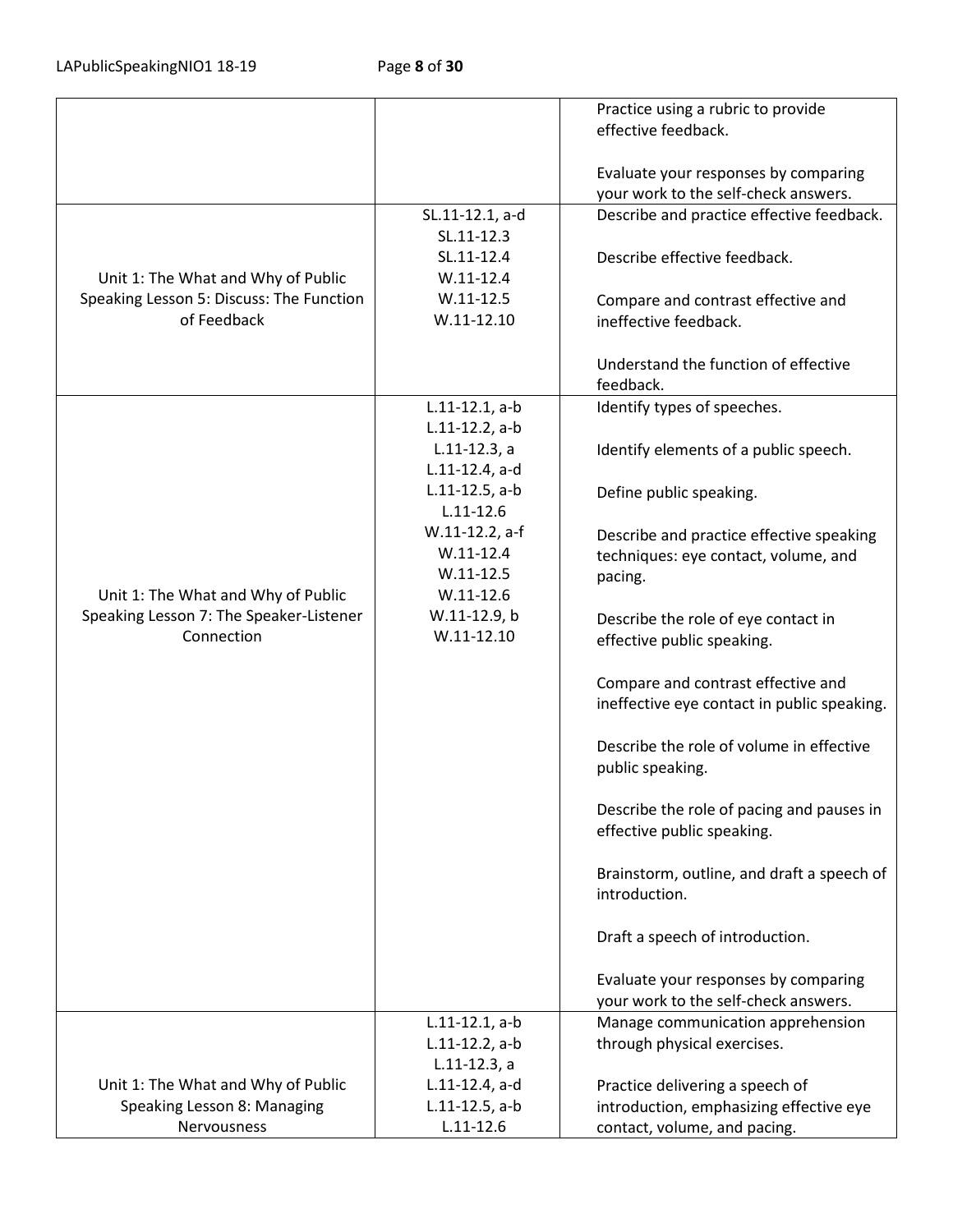LAPublicSpeakingNIO1 18-19 Page **9** of **30**

|                                    | SL.11-12.1, a-d   |                                            |
|------------------------------------|-------------------|--------------------------------------------|
|                                    | SL.11-12.3        | Evaluate your responses by comparing       |
|                                    | SL.11-12.4        | your work to the self-check answers.       |
|                                    | $L.11-12.1, a-b$  | Describe and practice effective speaking   |
|                                    | $L.11-12.2$ , a-b | techniques: eye contact, volume, and       |
|                                    | $L.11-12.3, a$    | pacing.                                    |
|                                    | L.11-12.4, a-d    |                                            |
|                                    | $L.11-12.5$ , a-b | Practice delivering a speech of            |
|                                    | $L.11 - 12.6$     | introduction, emphasizing effective eye    |
|                                    | SL.11-12.1, a-d   | contact, volume, and pacing.               |
| Unit 1: The What and Why of Public | SL.11-12.3        |                                            |
| Speaking Lesson 9: Discuss: Make a | SL.11-12.4        | Listen to and view speeches of             |
| Speech                             |                   | introduction.                              |
|                                    |                   |                                            |
|                                    |                   |                                            |
|                                    |                   | Deliver, record, and post a speech of      |
|                                    |                   | introduction.                              |
|                                    |                   |                                            |
|                                    |                   | Deliver a speech of introduction,          |
|                                    |                   | emphasizing effective eye contact,         |
|                                    |                   | volume, and pacing.                        |
|                                    |                   |                                            |
|                                    |                   | View and give feedback on classmates'      |
|                                    |                   | speeches of introduction.                  |
|                                    |                   |                                            |
|                                    |                   | View classmates' speech of introduction.   |
|                                    |                   |                                            |
|                                    |                   | Use a rubric to provide effective feedback |
|                                    |                   | to speakers.                               |
|                                    | RI.11-12.2        |                                            |
|                                    | RI.11-12.5        |                                            |
|                                    | RI.11-12.6        | Read and respond to classmates'            |
| Unit 1: The What and Why of Public | RI.11-12.10       | feedback.                                  |
| Speaking                           | SL.11-12.1, a-d   |                                            |
| Lesson 10: View, Reflect, and Plan | SL.11-12.3        | Read and respond to feedback from          |
|                                    | SL.11-12.4        | peers.                                     |
|                                    | $W.11-12.4$       |                                            |
|                                    | $W.11 - 12.5$     | Reflect on peer feedback and plan for      |
|                                    | $W.11-12.10$      | improvement.                               |
|                                    |                   | Review the assignments for this unit.      |
|                                    |                   |                                            |
|                                    |                   | Define narrative.                          |
|                                    |                   |                                            |
| Unit 2: Powerful Stories           |                   | Identify and analyze elements of           |
| Lesson 1: What is a Narrative?     |                   | narratives.                                |
|                                    | RI.11-12.3        |                                            |
|                                    | RI.11-12.5        | Analyze the function of narratives in      |
|                                    | RI.11-12.7        | public speeches.                           |
|                                    | RI.11-12.10       |                                            |
|                                    |                   |                                            |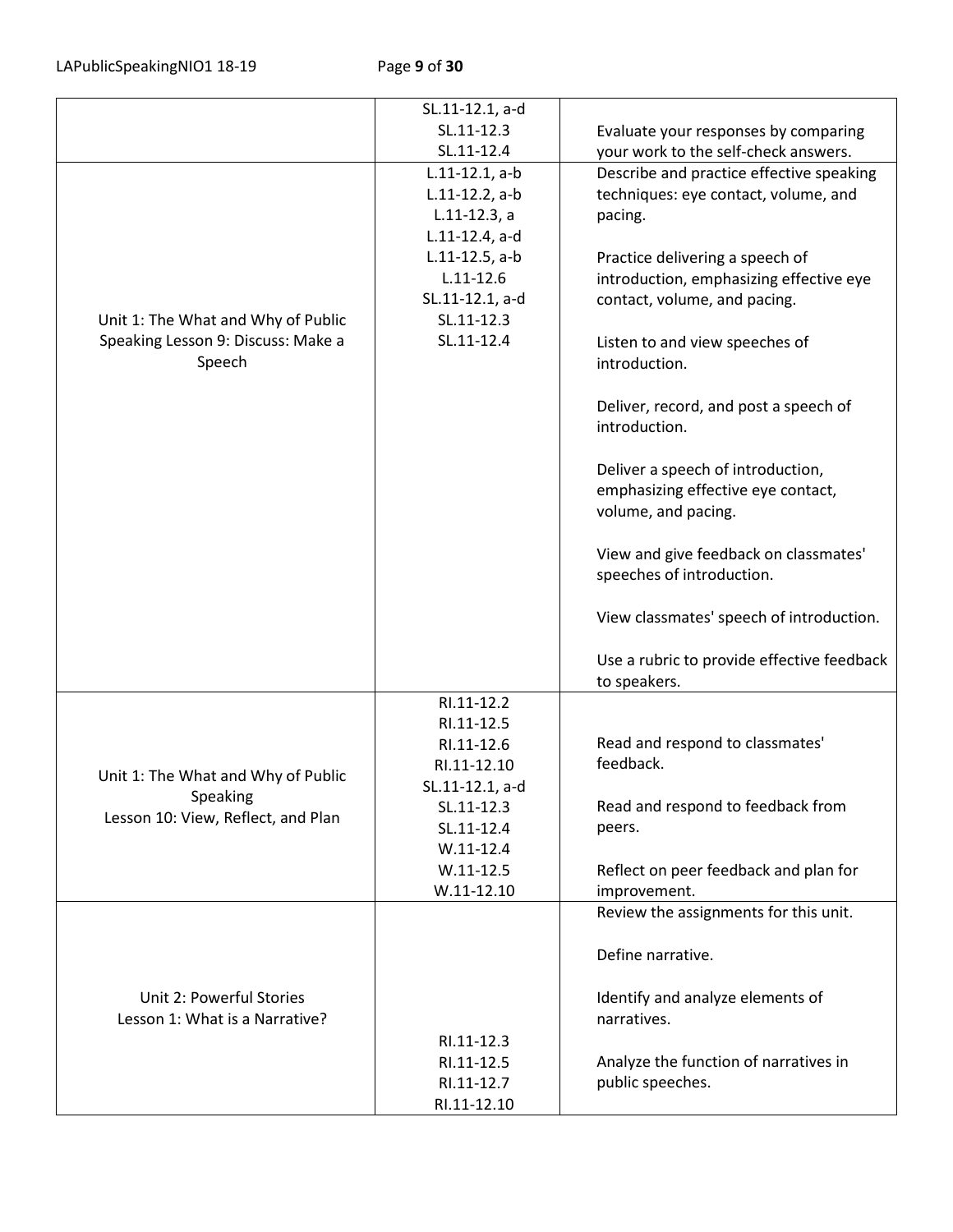|                                          |                 | Look at different examples of narratives                      |
|------------------------------------------|-----------------|---------------------------------------------------------------|
|                                          |                 | in public speaking.                                           |
|                                          |                 |                                                               |
|                                          |                 | Evaluate your responses by comparing                          |
|                                          |                 | your work to the self-check answers.                          |
|                                          |                 | Compare and contrast diction and tone in                      |
|                                          |                 | oral and written language.                                    |
|                                          |                 |                                                               |
|                                          |                 | Describe the advantages of using oral                         |
|                                          | RI.11-12.5      | rather than written language when                             |
|                                          | RI.11-12.10     | speaking in public.                                           |
| Unit 2: Powerful Stories                 | SL.11-12.1, a-d |                                                               |
| Lesson 2: Public Speaking - Not Public   | SL.11-12.3      | Describe and practice diction and tone                        |
| Writing                                  | SL.11-12.4      | appropriate to public speaking.                               |
|                                          | W.11-12.3, a-e  |                                                               |
|                                          | $W.11-12.4$     | Choose a story to retell.                                     |
|                                          | $W.11 - 12.5$   |                                                               |
|                                          | W.11-12.9, a    | Evaluate your responses by comparing                          |
|                                          | $W.11-12.10$    | your work to the self-check answers.                          |
|                                          |                 | Choose a narrative to retell.                                 |
|                                          |                 |                                                               |
|                                          |                 | Identify elements of narratives.                              |
|                                          | RI.11-12.3      |                                                               |
|                                          | RI.11-12.5      |                                                               |
|                                          | RI.11-12.7      | Analyze elements of narratives.                               |
| Unit 2: Powerful Stories                 | RI.11-12.10     |                                                               |
| Lesson 3: Stories That Resonate          | SL.11-12.1, a-d | Brainstorm, outline, and draft a retelling<br>of a narrative. |
|                                          | SL.11-12.3      |                                                               |
|                                          | SL.11-12.4      |                                                               |
|                                          | W.11-12.3, a-e  | Identify the narrative elements of a                          |
|                                          | $W.11-12.4$     | chosen narrative.                                             |
|                                          | $W.11 - 12.5$   |                                                               |
|                                          | W.11-12.9, b    | Evaluate your responses by comparing                          |
|                                          | $W.11-12.10$    | your work to the self-check answers.                          |
|                                          |                 | Describe the need for and then practice                       |
|                                          |                 | audience analysis.                                            |
|                                          |                 |                                                               |
| Unit 2: Powerful Stories                 | W.11-12.3, a-e  | List reasons for analyzing audiences.                         |
| Lesson 4: Know Your Audience             | $W.11-12.4$     |                                                               |
|                                          | $W.11 - 12.5$   | Analyze an audience.                                          |
|                                          | $W.11 - 12.6$   |                                                               |
|                                          | W.11-12.9, b    | Evaluate your responses by comparing                          |
|                                          | $W.11-12.10$    | your work to the self-check answers.                          |
|                                          | SL.11-12.1, a-d | Identify and discuss the use of narratives                    |
|                                          | SL.11-12.3      | used in advertisements and charitable                         |
| Unit 2: Powerful Stories                 | SL.11-12.4      | appeals.                                                      |
| Lesson 5: Discuss: Narratives in Ads and | W.11-12.2, a-f  |                                                               |
| Appeals                                  | $W.11-12.4$     | Identify subtle bias in narratives used in                    |
|                                          | $W.11 - 12.5$   | advertisements and charitable appeals.                        |
|                                          | $W.11-12.6$     |                                                               |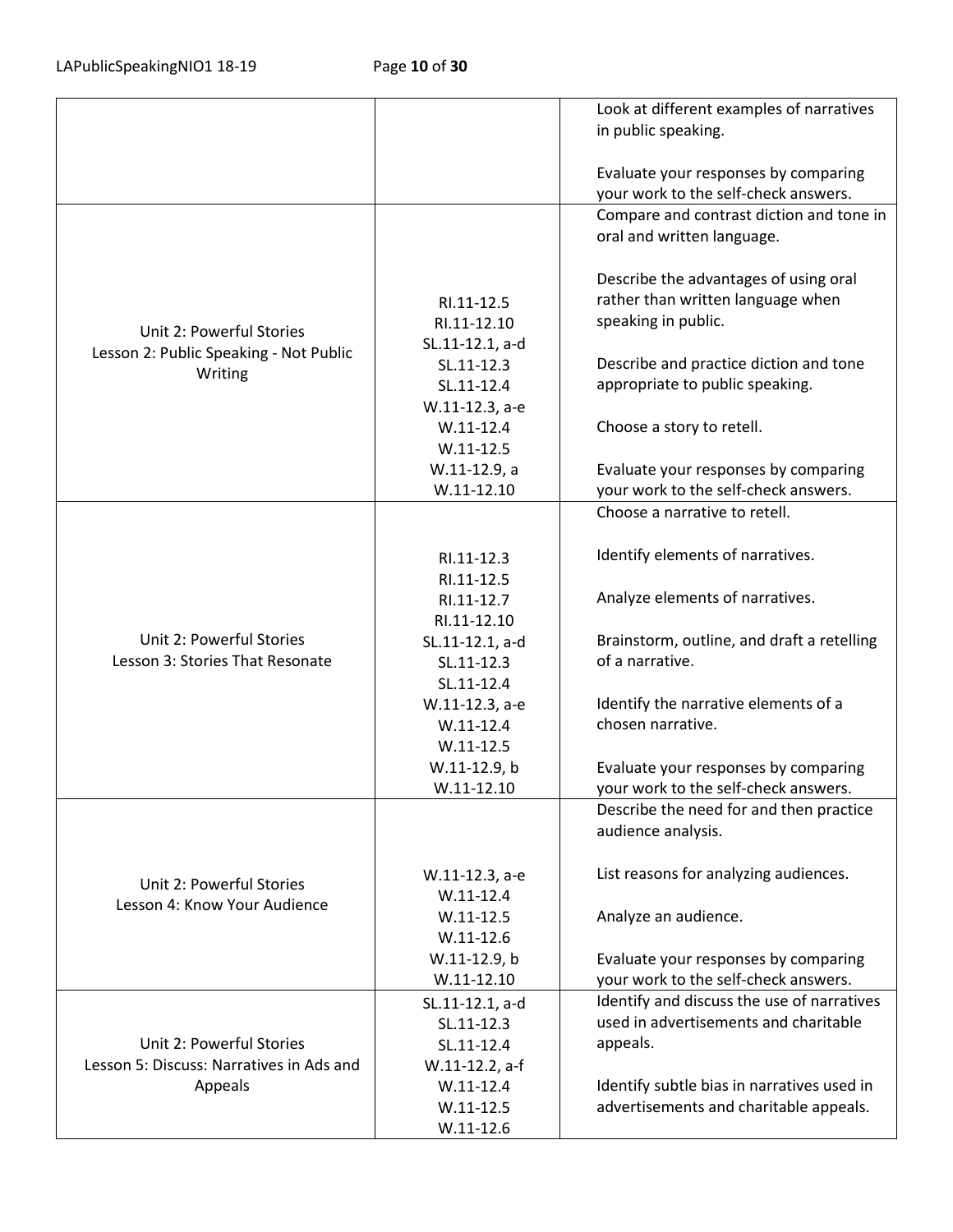|                                  | W.11-12.9, b      | Discuss the use of narratives in           |
|----------------------------------|-------------------|--------------------------------------------|
|                                  | $W.11 - 12.10$    | advertisements and charitable appeals.     |
|                                  |                   |                                            |
|                                  |                   | Brainstorm, outline, and draft a retelling |
|                                  |                   | of a narrative.                            |
|                                  |                   | Identify elements of narratives.           |
|                                  |                   |                                            |
|                                  |                   |                                            |
|                                  |                   | Compare and contrast diction in oral and   |
|                                  |                   | written language.                          |
|                                  |                   |                                            |
|                                  |                   | List reasons for analyzing audiences.      |
|                                  |                   |                                            |
|                                  |                   | Describe the effects on speakers of being  |
|                                  |                   | the center of attention.                   |
|                                  |                   |                                            |
|                                  |                   | Manage communication apprehension          |
|                                  |                   | through self-reinforcement statements.     |
|                                  |                   |                                            |
| Unit 2: Powerful Stories         |                   | Practice self-reinforcement statements to  |
| Lesson 6: Managing Nerves        |                   | counteract communication                   |
|                                  |                   | apprehension.                              |
|                                  |                   |                                            |
|                                  |                   | Brainstorm, outline, and draft a retelling |
|                                  |                   | of a narrative.                            |
|                                  | RI.11-12.3        |                                            |
|                                  | RI.11-12.5        | Draft a speaking outline for retelling the |
|                                  | RI.11-12.10       | chosen narrative.                          |
|                                  | $W.11-12.10$      |                                            |
|                                  | W.11-12.3, a-e    | Practice retelling the chosen narrative,   |
|                                  |                   | emphasizing the use of oral language.      |
|                                  | $W.11-12.4$       |                                            |
|                                  | $W.11-12.5$       |                                            |
|                                  | $W.11-12.6$       | Evaluate your responses by comparing       |
|                                  | W.11-12.9, a      | your work to the self-check answers.       |
|                                  |                   | Deliver, record, and post a retelling of a |
|                                  |                   | narrative.                                 |
|                                  |                   |                                            |
|                                  | $L.11-12.1, a-b$  | Deliver a retelling of a narrative,        |
|                                  | $L.11-12.2$ , a-b | emphasizing the use of oral language.      |
|                                  | $L.11-12.3$ , a   |                                            |
|                                  | L.11-12.4, a-d    | Use a rubric to provide effective feedback |
| Unit 2: Powerful Stories         | $L.11 - 12.6$     | to speakers.                               |
| Lesson 8: Discuss: Make a Speech | SL.11-12.1, a-d   |                                            |
|                                  | SL.11-12.3        | View and give feedback on classmates'      |
|                                  | SL.11-12.4        | retellings of narratives.                  |
|                                  | W.11-12.2, a-f    |                                            |
|                                  | $W.11-12.4$       | View classmates' retelling of a narrative. |
|                                  | $W.11-12.5$       |                                            |
|                                  | $W.11-12.6$       | Extend your knowledge of a topic           |
|                                  | $W.11-12.10$      | through research.                          |
|                                  |                   |                                            |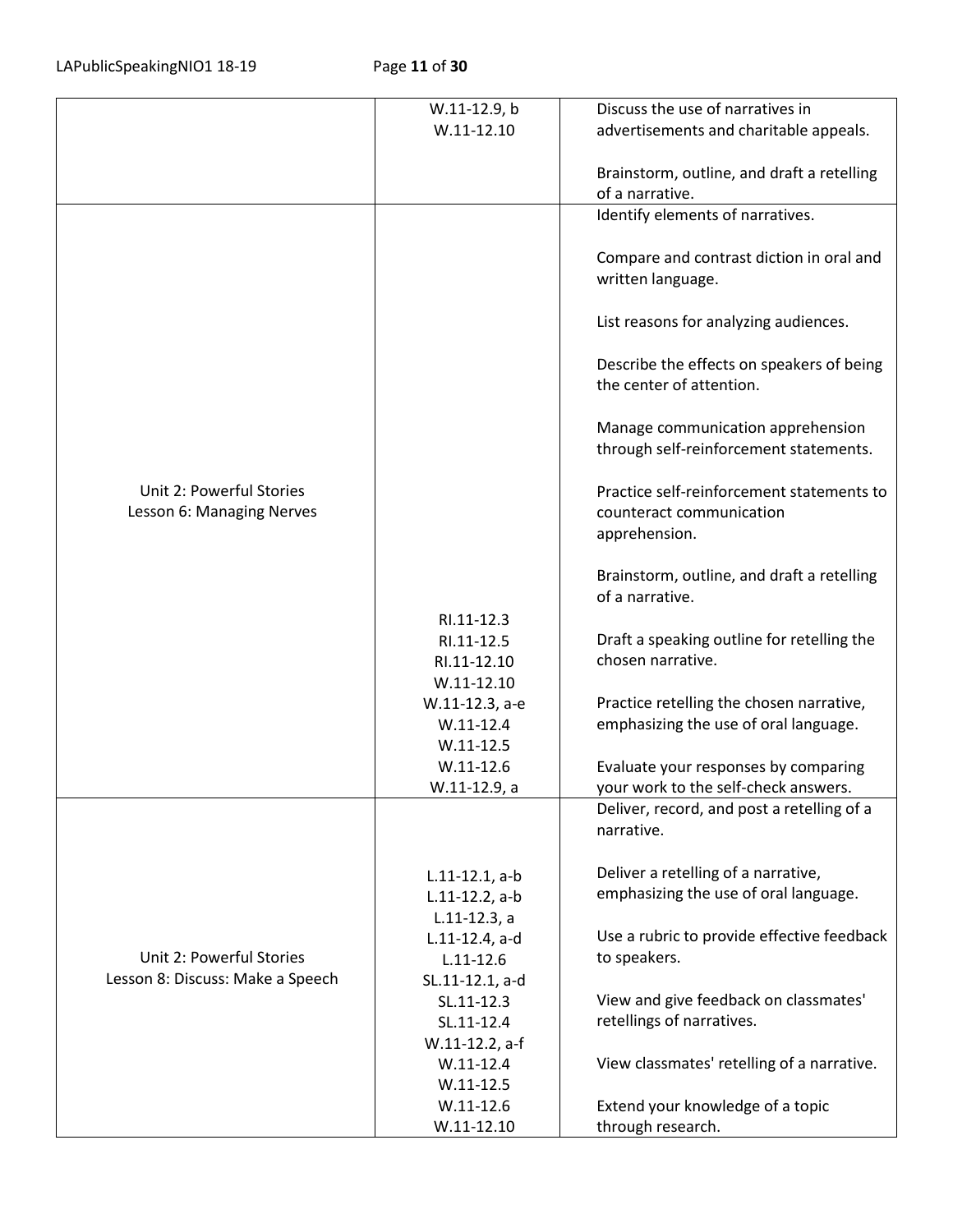|                                       | RI.11-12.2      |                                           |
|---------------------------------------|-----------------|-------------------------------------------|
|                                       | RI.11-12.5      |                                           |
|                                       | RI.11-12.6      |                                           |
|                                       | RI.11-12.10     | Read and respond to classmates'           |
|                                       | SL.11-12.1, a-d | feedback.                                 |
| Unit 2: Powerful Stories              | SL.11-12.3      |                                           |
| Lesson 9: View, Reflect, and Plan     | SL.11-12.4      | Read and reflect on peer feedback.        |
|                                       | W.11-12.2, a-f  |                                           |
|                                       |                 |                                           |
|                                       | $W.11-12.4$     | Plan for the next unit's speaking         |
|                                       | $W.11 - 12.5$   | assignment.                               |
|                                       | $W.11 - 12.6$   |                                           |
|                                       | $W.11-12.10$    | Listen to effective narratives.           |
|                                       |                 | Review the assignments for this unit.     |
|                                       |                 |                                           |
|                                       |                 | Describe how personal narratives are      |
| Unit 3: What Do You Think? Connect to |                 | used in speeches.                         |
| Listeners' Lives                      |                 |                                           |
| Lesson 1: The Impact of Personal      |                 |                                           |
| <b>Narratives</b>                     |                 | View a model personal narrative speech.   |
|                                       |                 |                                           |
|                                       | RI.11-12.5      | Evaluate your responses by comparing      |
|                                       | RI.11-12.10     | your work to the self-check answers.      |
|                                       |                 | Describe and write effective speech       |
|                                       |                 | introductions.                            |
|                                       |                 |                                           |
|                                       |                 |                                           |
|                                       |                 | Describe effective speech introductions.  |
|                                       |                 |                                           |
| Unit 3: What Do You Think? Connect to |                 | Brainstorm, outline, and draft a personal |
| Listeners' Lives                      |                 | narrative speech.                         |
| Lesson 2: Effective Introductions     | W.11-12.3, a-e  |                                           |
|                                       | $W.11-12.4$     | Choose a personal narrative to adapt as a |
|                                       | $W.11 - 12.5$   | speech.                                   |
|                                       | W.11-12.9, a    |                                           |
|                                       |                 |                                           |
|                                       | $W.11-12.10$    | Evaluate your responses by comparing      |
|                                       |                 | your work to the self-check answers.      |
|                                       |                 | Identify the narrative elements of a      |
|                                       |                 | personal narrative.                       |
|                                       |                 |                                           |
| Unit 3: What Do You Think? Connect to |                 | Adapt a personal narrative to the needs   |
| Listeners' Lives                      |                 | of a particular audience.                 |
| Lesson 3: Developing Your Personal    | W.11-12.3, a-e  |                                           |
| Narrative                             | $W.11-12.4$     | Describe and write effective speech       |
|                                       |                 |                                           |
|                                       | $W.11-12.5$     | introductions.                            |
|                                       | W.11-12.9, a    |                                           |
|                                       | $W.11-12.10$    | Write an effective speech introduction.   |
| Unit 3: What Do You Think? Connect to | W.11-12.3, a-e  | Describe and practice effective speaking  |
| Listeners' Lives                      | $W.11-12.4$     | techniques: self-presentation and         |
| Lesson 4: Public Speaking and Self-   | $W.11-12.5$     | posture.                                  |
| Presentation                          | $W.11-12.6$     |                                           |
|                                       |                 |                                           |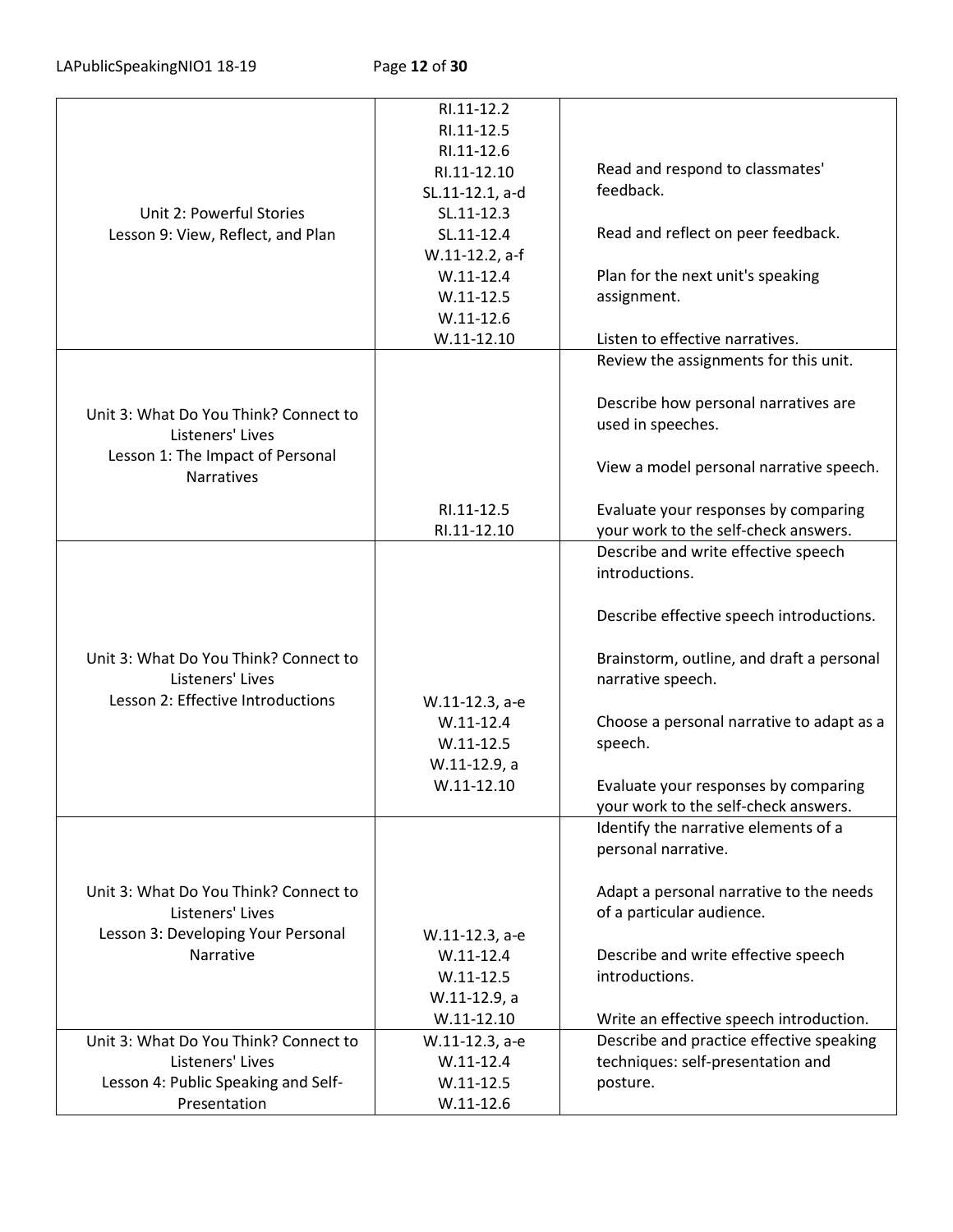|                                                                                                       | W.11-12.9, a                 | Describe elements of effective self-                                                                                |
|-------------------------------------------------------------------------------------------------------|------------------------------|---------------------------------------------------------------------------------------------------------------------|
|                                                                                                       | $W.11 - 12.10$               | presentation.                                                                                                       |
|                                                                                                       |                              |                                                                                                                     |
|                                                                                                       |                              | Compare and contrast effective and                                                                                  |
|                                                                                                       |                              | ineffective posture.                                                                                                |
|                                                                                                       |                              | Practice effective posture.                                                                                         |
|                                                                                                       |                              | Brainstorm, outline, and draft a personal<br>narrative speech.                                                      |
|                                                                                                       |                              | Draft a speaking outline for a personal<br>narrative.                                                               |
|                                                                                                       |                              | Evaluate your responses by comparing<br>your work to the self-check answers.                                        |
|                                                                                                       |                              | Identify and discuss biases that inhibit<br>communication.                                                          |
|                                                                                                       |                              | Identify biases that inhibit<br>communication.                                                                      |
|                                                                                                       |                              | Discuss the responsibility of listeners to<br>identify and set aside personal biases<br>that inhibit communication. |
| Unit 3: What Do You Think? Connect to<br>Listeners' Lives<br>Lesson 5: Discuss: Set Aside Barriers to |                              | Brainstorm, outline, and draft a personal<br>narrative speech.                                                      |
| Listening                                                                                             |                              | Draft a speaking outline for a personal                                                                             |
|                                                                                                       | SL.11-12.1, a-d              | narrative.                                                                                                          |
|                                                                                                       | SL.11-12.3                   |                                                                                                                     |
|                                                                                                       | SL.11-12.4                   | Practice a personal narrative,                                                                                      |
|                                                                                                       | W.11-12.3, a-e               | emphasizing effective posture and self-                                                                             |
|                                                                                                       | $W.11-12.4$<br>$W.11 - 12.5$ | presentation.                                                                                                       |
|                                                                                                       | $W.11-12.6$                  | Develop the rough outline of your                                                                                   |
|                                                                                                       | W.11-12.9, a                 | personal narrative into a speaking                                                                                  |
|                                                                                                       | $W.11-12.10$                 | outline.                                                                                                            |
|                                                                                                       |                              | Describe how personal narratives are                                                                                |
|                                                                                                       |                              | used in speeches.                                                                                                   |
| Unit 3: What Do You Think? Connect to                                                                 | W.11-12.3, a-e               |                                                                                                                     |
| Listeners' Lives                                                                                      | $W.11-12.4$                  | Describe effective speech introductions.                                                                            |
| Lesson 7: Managing Nerves: Helpful                                                                    | $W.11 - 12.5$                |                                                                                                                     |
| <b>Distractions</b>                                                                                   | $W.11-12.6$                  | Compare and contrast effective and                                                                                  |
|                                                                                                       | W.11-12.9, a                 | ineffective posture.                                                                                                |
|                                                                                                       | $W.11-12.10$                 |                                                                                                                     |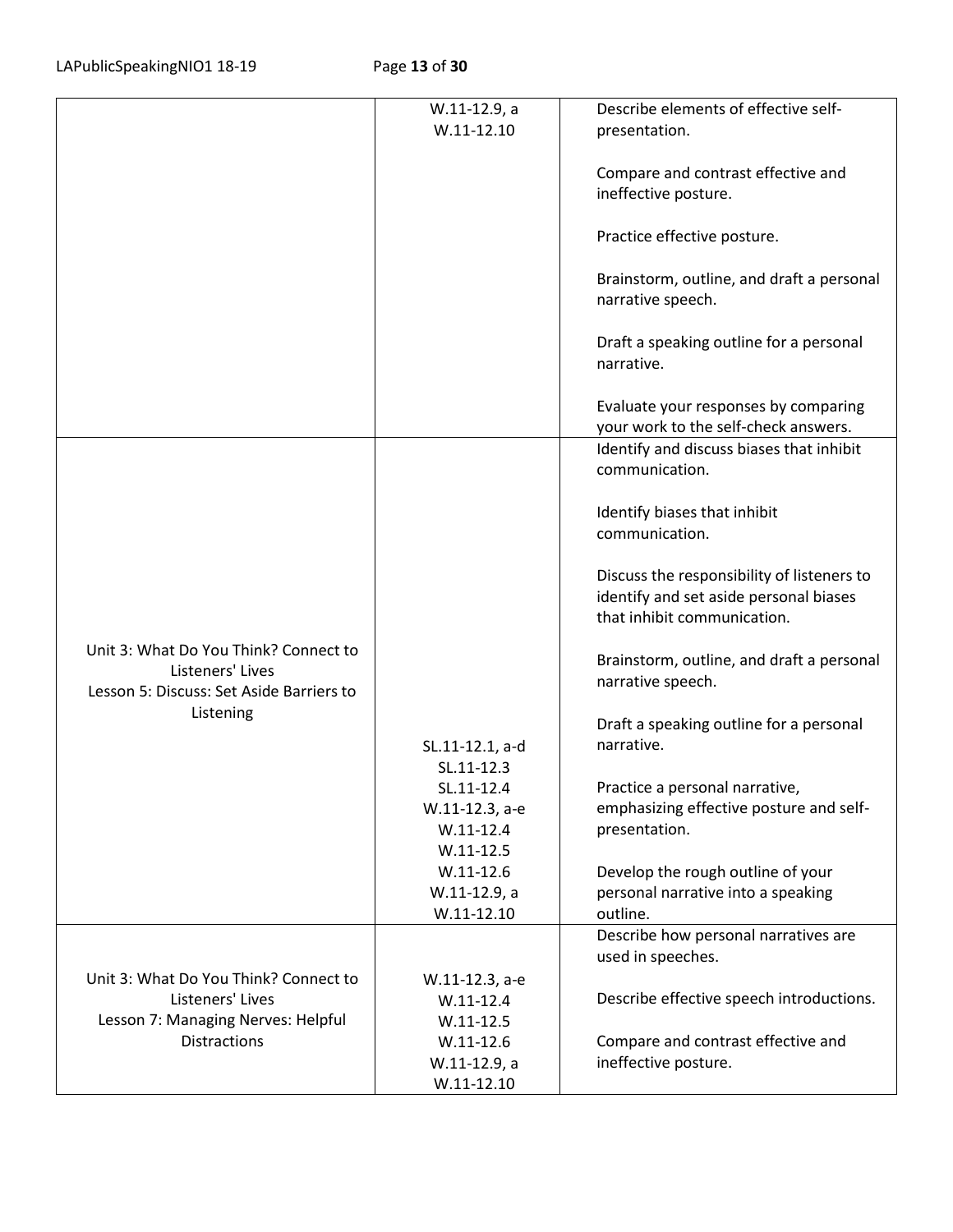|                                         |                   | Manage communication apprehension by       |
|-----------------------------------------|-------------------|--------------------------------------------|
|                                         |                   | practicing distraction techniques.         |
|                                         |                   |                                            |
|                                         |                   | Evaluate your responses by comparing       |
|                                         |                   | your work to the self-check answers.       |
|                                         |                   |                                            |
|                                         |                   | Deliver, record, and post a personal       |
|                                         |                   | narrative speech.                          |
|                                         |                   |                                            |
|                                         |                   | Practice a personal narrative,             |
|                                         |                   | emphasizing effective posture and self-    |
|                                         |                   | presentation.                              |
|                                         | $L.11-12.1, a-b$  |                                            |
|                                         | $L.11-12.2$ , a-b | Deliver a personal narrative, emphasizing  |
|                                         | $L.11-12.3$ , a   | effective posture and self-presentation.   |
| Unit 3: What Do You Think? Connect to   | L.11-12.4, a-d    |                                            |
| Listeners' Lives                        | $L.11-12.5$ , a-b | Use a rubric to provide effective feedback |
| Lesson 8: Discuss: Make a Speech        | $L.11 - 12.6$     | to speakers.                               |
|                                         | SL.11-12.1, a-d   |                                            |
|                                         | SL.11-12.3        | View and give feedback on classmates'      |
|                                         | SL.11-12.4        | personal narrative speeches.               |
|                                         | W.11-12.3, a-e    |                                            |
|                                         | $W.11-12.4$       | Listen to and view personal narrative      |
|                                         | $W.11-12.5$       | speeches.                                  |
|                                         | $W.11-12.6$       |                                            |
|                                         | W.11-12.9, a      | View classmates' personal narrative        |
|                                         | $W.11 - 12.10$    | speeches.                                  |
|                                         | RI.11-12.2        | Read and respond to classmates'            |
|                                         | RI.11-12.5        | feedback.                                  |
| Unit 3: What Do You Think? Connect to   | RI.11-12.6        |                                            |
| Listeners' Lives                        | RI.11-12.10       | Read and respond to feedback from          |
| Lesson 9: View, Reflect, and Plan       | SL.11-12.1, a-d   | peers.                                     |
|                                         | SL.11-12.3        |                                            |
|                                         | SL.11-12.4        | Plan for the next speaking assignment.     |
|                                         | RI.11-12.5        |                                            |
|                                         | RI.11-12.10       | Review the assignments for this unit.      |
|                                         | RL.11-12.1        |                                            |
|                                         | RL.11-12.2        | Compare and contrast scripted,             |
|                                         | RL.11-12.3        | extemporaneous, and impromptu              |
|                                         | RL.11-12.4        | speaking and describe circumstances in     |
|                                         | RL.11-12.5        | which each is effective.                   |
| Unit 4: Three Ways to Deliver a Speech  | RL.11-12.6        |                                            |
| Lesson 1: Stick to the Script, or Speak | RL.11-12.7        | Listen to clips and read segments from     |
|                                         | RL.11-12.10       | effective speeches.                        |
| Off-the-Cuff?                           |                   |                                            |
|                                         | SL.11-12.1, a-d   | Brainstorm, outline, and draft a personal  |
|                                         | SL.11-12.3        | narrative speech.                          |
|                                         | SL.11-12.4        |                                            |
|                                         | W.11-12.2, a-f    |                                            |
|                                         | W.11-12.3, a-e    | Brainstorm, choose, and adapt a fiction    |
|                                         | $W.11-12.4$       | excerpt to present as a dramatic reading.  |
|                                         | $W.11 - 12.5$     |                                            |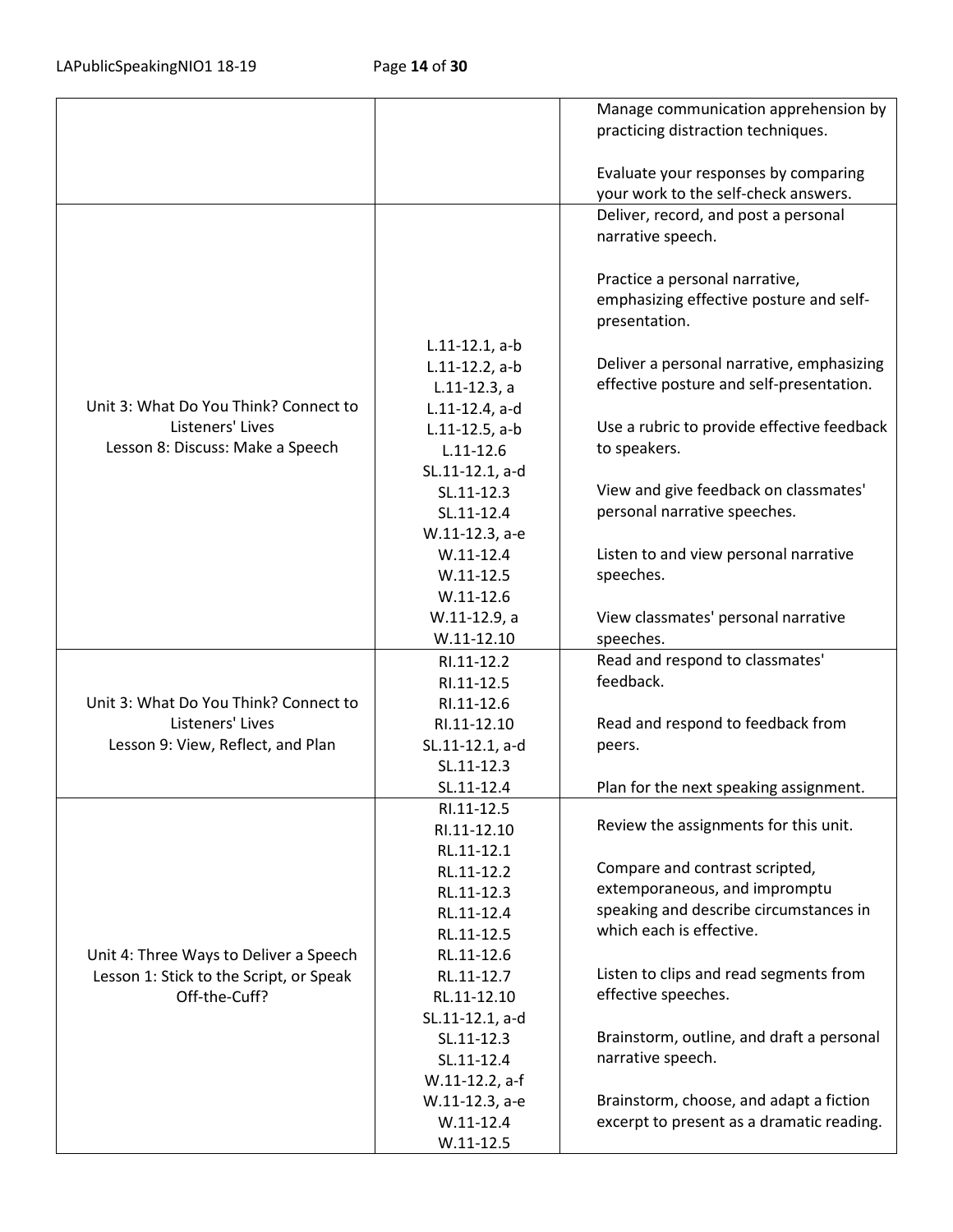|                                                                         | $W.11 - 12.6$  | Read and then listen to an example of a   |
|-------------------------------------------------------------------------|----------------|-------------------------------------------|
|                                                                         | W.11-12.9, a-b | dramatic reading.                         |
|                                                                         | $W.11 - 12.10$ |                                           |
|                                                                         |                | Evaluate your responses by comparing      |
|                                                                         |                | your work to the self-check answers.      |
|                                                                         | RL.11-12.1     |                                           |
|                                                                         | RL.11-12.2     |                                           |
|                                                                         | RL.11-12.3     |                                           |
|                                                                         | RL.11-12.4     |                                           |
|                                                                         | RL.11-12.5     | Describe and practice effective scripted  |
|                                                                         | RL.11-12.6     | reading.                                  |
|                                                                         | RL.11-12.7     |                                           |
| Unit 4: Three Ways to Deliver a Speech                                  | RL.11-12.10    | Brainstorm, outline, and draft a personal |
| Lesson 2: How to Read, When You Read                                    | W.11-12.2, a-f | narrative speech.                         |
|                                                                         | W.11-12.3, a-e |                                           |
|                                                                         | $W.11-12.4$    | Brainstorm, choose, and adapt a fiction   |
|                                                                         | $W.11-12.5$    | excerpt to present as a dramatic reading. |
|                                                                         | $W.11-12.6$    |                                           |
|                                                                         | W.11-12.9, a-b | Evaluate your responses by comparing      |
|                                                                         | $W.11 - 12.10$ | your work to the self-check answers.      |
|                                                                         | RL.11-12.1     |                                           |
|                                                                         | RL.11-12.2     |                                           |
|                                                                         | RL.11-12.3     | Identify primary and secondary research   |
|                                                                         | RL.11-12.4     | sources.                                  |
|                                                                         | RL.11-12.5     |                                           |
|                                                                         | RL.11-12.6     | Identify and record bibliographic         |
|                                                                         | RL.11-12.7     | information for primary and secondary     |
| Unit 4: Three Ways to Deliver a Speech                                  | RL.11-12.10    | sources.                                  |
| Lesson 3: Research Your Scripted                                        | W.11-12.2, a-f |                                           |
| Reading                                                                 | W.11-12.3, a-e | Brainstorm, outline, and draft a personal |
|                                                                         | $W.11 - 12.4$  | narrative speech.                         |
|                                                                         | $W.11-12.5$    |                                           |
|                                                                         | $W.11-12.6$    | Brainstorm, choose, and adapt a fiction   |
|                                                                         | $W.11-12.7$    | excerpt to present as a dramatic reading. |
|                                                                         | $W.11-12.8$    |                                           |
|                                                                         | W.11-12.9, a-b | Evaluate your responses by comparing      |
|                                                                         | $W.11-12.10$   | your work to the self-check answers.      |
|                                                                         | RL.11-12.1     |                                           |
|                                                                         | RL.11-12.2     | Describe and practice effective speaking  |
|                                                                         | RL.11-12.3     | techniques: facial expressions and        |
| Unit 4: Three Ways to Deliver a Speech<br>Lesson 4: Acting and Speaking | RL.11-12.4     | gestures.                                 |
|                                                                         | RL.11-12.5     |                                           |
|                                                                         | RL.11-12.6     | Brainstorm, outline, and draft a personal |
|                                                                         | RL.11-12.7     | narrative speech.                         |
|                                                                         | RL.11-12.10    |                                           |
|                                                                         | W.11-12.2, a-f | Brainstorm, choose, and adapt a fiction   |
|                                                                         | W.11-12.3, a-e | excerpt to present as a dramatic reading. |
|                                                                         | $W.11 - 12.4$  |                                           |
|                                                                         | $W.11 - 12.5$  | Evaluate your responses by comparing      |
|                                                                         | $W.11-12.6$    | your work to the self-check answers.      |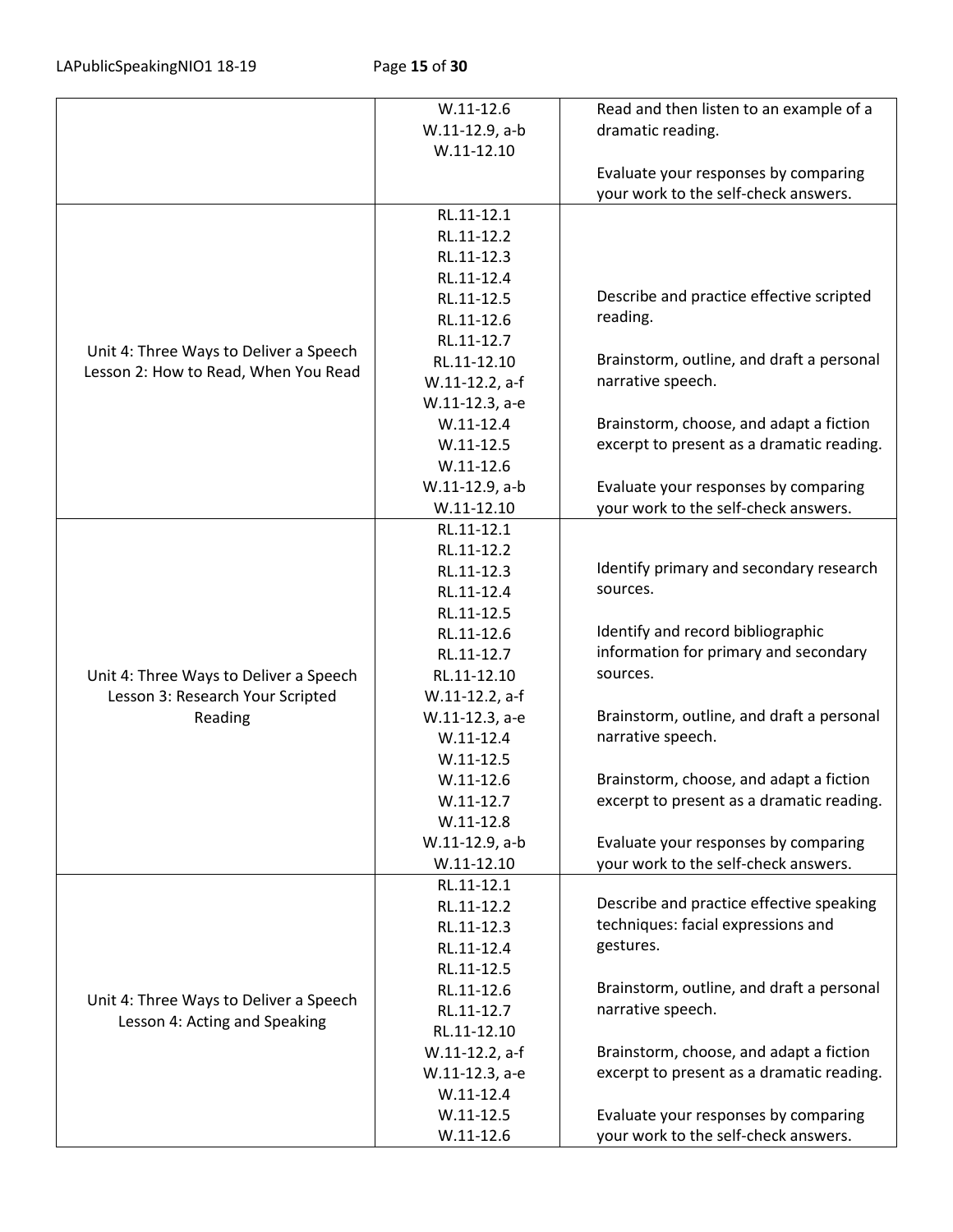LAPublicSpeakingNIO1 18-19 Page 16 of 30

|                                                                            | W.11-12.9, a-b    |                                             |
|----------------------------------------------------------------------------|-------------------|---------------------------------------------|
|                                                                            | $W.11 - 12.10$    |                                             |
|                                                                            |                   |                                             |
|                                                                            | SL.11-12.1, a-d   | Describe and practice effective nonverbal   |
|                                                                            | SL.11-12.3        | feedback as a listener.                     |
|                                                                            |                   |                                             |
| Unit 4: Three Ways to Deliver a Speech                                     | SL.11-12.4        |                                             |
| Lesson 5: Discuss: Listening in One-Sided                                  | W.11-12.2, a-f    | Describe and practice effective nonverbal   |
| Conversations                                                              | $W.11-12.4$       | feedback.                                   |
|                                                                            | $W.11 - 12.5$     |                                             |
|                                                                            | $W.11 - 12.6$     | Discuss the role of listeners in a speaking |
|                                                                            | $W.11-12.10$      | event.                                      |
|                                                                            |                   | Compare and contrast scripted,              |
|                                                                            |                   | extemporaneous, and impromptu               |
|                                                                            |                   | speaking and describe circumstances in      |
|                                                                            |                   | which each is effective.                    |
|                                                                            |                   |                                             |
|                                                                            |                   | Identify primary and secondary research     |
|                                                                            |                   | sources.                                    |
|                                                                            |                   |                                             |
|                                                                            |                   | Describe and practice effective speaking    |
|                                                                            |                   | techniques: facial expressions and          |
|                                                                            |                   | gestures.                                   |
|                                                                            | RL.11-12.1        |                                             |
| Unit 4: Three Ways to Deliver a Speech                                     | RL.11-12.2        | Describe and practice effective nonverbal   |
| Lesson 7: Slow Down!                                                       | RL.11-12.3        | feedback.                                   |
|                                                                            | RL.11-12.4        |                                             |
|                                                                            | RL.11-12.5        |                                             |
|                                                                            | RL.11-12.6        | Describe and practice effective scripted    |
|                                                                            | RL.11-12.7        | reading.                                    |
|                                                                            | RL.11-12.10       |                                             |
|                                                                            | W.11-12.2, a-f    | Manage communication apprehension           |
|                                                                            | $W.11 - 12.4$     | through marking the timing in a script.     |
|                                                                            | $W.11-12.5$       |                                             |
|                                                                            | $W.11-12.6$       | Brainstorm, choose, and adapt a fiction     |
|                                                                            | $W.11-12.7$       | excerpt to present as a dramatic reading.   |
|                                                                            | $W.11-12.8$       |                                             |
|                                                                            | $W.11-12.9$       | Evaluate your responses by comparing        |
|                                                                            | $W.11-12.10$      | your work to the self-check answers.        |
|                                                                            | $L.11-12.1, a-b$  |                                             |
|                                                                            | L.11-12.2, a-b    | Deliver, record, and post a dramatic        |
| Unit 4: Three Ways to Deliver a Speech<br>Lesson 8: Discuss: Make a Speech | $L.11-12.3, a$    | reading of a scripted speech.               |
|                                                                            | L.11-12.4, a-d    |                                             |
|                                                                            | $L.11-12.5$ , a-b | Deliver, record, and share a scripted       |
|                                                                            | $L.11 - 12.6$     | speech.                                     |
|                                                                            | SL.11-12.1, a-d   |                                             |
|                                                                            | SL.11-12.3        | Use a rubric to provide effective feedback  |
|                                                                            | SL.11-12.4        | to speakers.                                |
|                                                                            | W.11-12.2, a-f    |                                             |
|                                                                            | $W.11 - 12.4$     | View and give feedback on classmates'       |
|                                                                            | $W.11 - 12.5$     | dramatic readings.                          |
|                                                                            |                   |                                             |
|                                                                            | $W.11-12.6$       |                                             |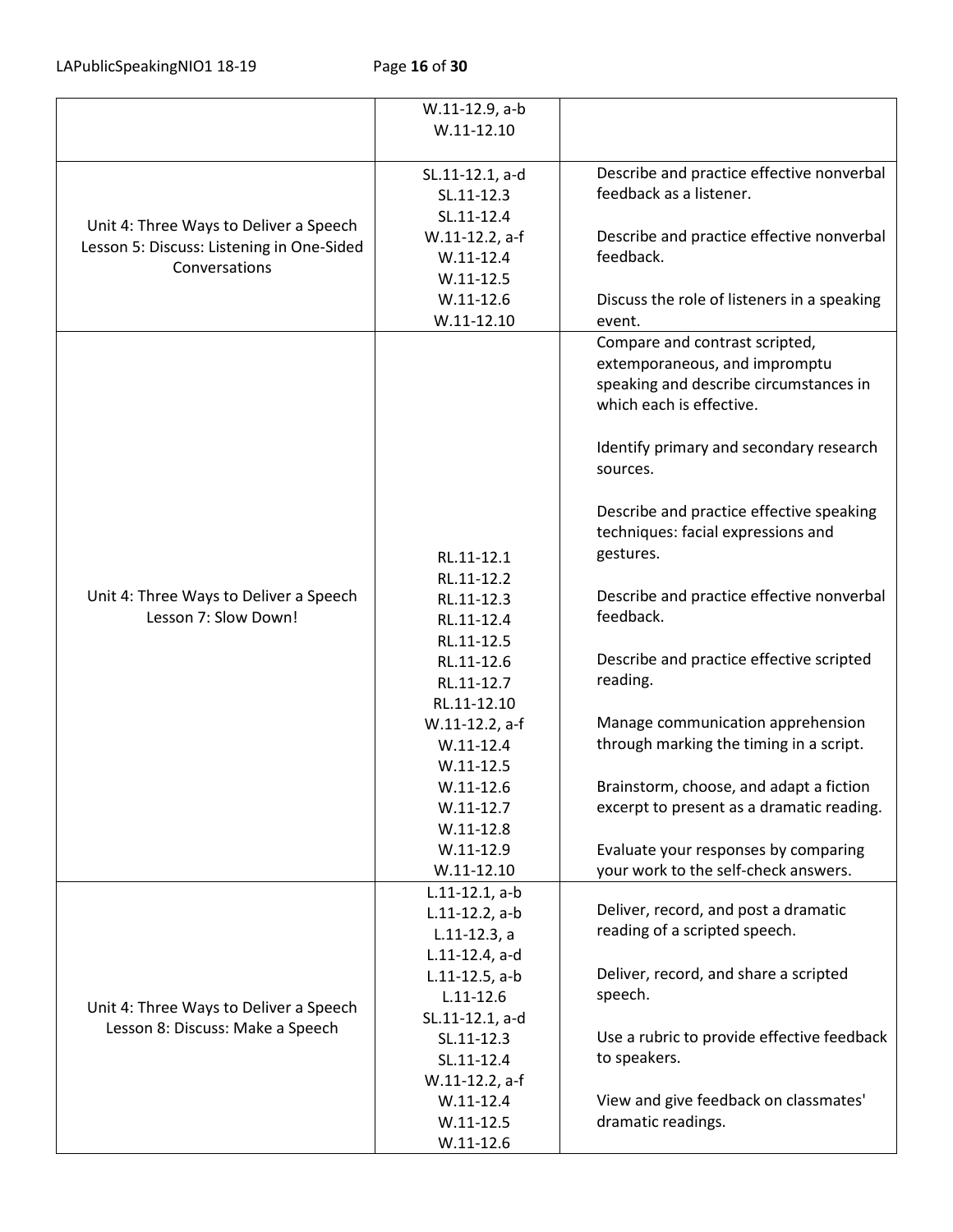|                                        | $W.11-12.10$    | View classmates' scripted speech.         |
|----------------------------------------|-----------------|-------------------------------------------|
|                                        |                 |                                           |
|                                        | RI.11-12.2      |                                           |
|                                        | RI.11-12.5      |                                           |
|                                        | RI.11-12.6      |                                           |
|                                        | RI.11-12.10     |                                           |
|                                        | SL.11-12.1, a-d |                                           |
| Unit 4: Three Ways to Deliver a Speech | SL.11-12.3      |                                           |
| Lesson 9: View, Reflect, and Plan      | SL.11-12.4      | Read and respond to classmates'           |
|                                        | W.11-12.2, a-f  | feedback.                                 |
|                                        | $W.11-12.4$     |                                           |
|                                        | $W.11-12.5$     | Read and reflect on peer feedback.        |
|                                        | $W.11-12.6$     |                                           |
|                                        | $W.11-12.10$    | Plan for the next speaking assignment.    |
|                                        |                 | Review the assignments for the unit.      |
|                                        |                 |                                           |
|                                        |                 | Describe and practice techniques for      |
| Unit 5: Public Speaking for School and | W.11-12.2, a-f  | successful voice-only communication:      |
| Work                                   | $W.11-12.4$     | pacing, clarity, preparation, and         |
| Lesson 1: Your Voice Represents You    | $W.11-12.5$     | professional demeanor.                    |
|                                        | $W.11-12.6$     |                                           |
|                                        | $W.11-12.7$     | Evaluate your responses by comparing      |
|                                        | $W.11-12.10$    | your work to the self-check answers.      |
|                                        | W.11-12.2, a-f  |                                           |
| Unit 5: Public Speaking for School and | $W.11-12.4$     | Describe and practice techniques for      |
| Work                                   | $W.11-12.5$     | successful voice-only communication:      |
| Lesson 2: Volume and Pacing in Voice-  | $W.11-12.6$     | pacing, clarity, preparation, and         |
| <b>Only Communication</b>              | $W.11-12.10$    | professional demeanor.                    |
|                                        |                 | Describe and practice techniques for      |
|                                        |                 | successful voice-only communication:      |
|                                        |                 | pacing, clarity, preparation, and         |
|                                        |                 | professional demeanor.                    |
|                                        |                 |                                           |
| Unit 5: Public Speaking for School and |                 | Describe and practice note-taking during  |
| Work                                   |                 |                                           |
| Lesson 3: Preparing for Voice-Only     |                 | phone interviews.                         |
| Communication                          |                 |                                           |
|                                        | W.11-12.2, a-f  | Brainstorm, draft, and practice two brief |
|                                        | $W.11-12.4$     | recorded phone messages.                  |
|                                        | $W.11 - 12.5$   |                                           |
|                                        | $W.11 - 12.6$   | Evaluate your responses by comparing      |
|                                        | $W.11-12.10$    | your work to the self-check answers.      |
|                                        | SL.11-12.1, a-d |                                           |
|                                        | SL.11-12.3      |                                           |
| Unit 5: Public Speaking for School and | SL.11-12.4      |                                           |
| Work                                   | W.11-12.2, a-f  |                                           |
| Lesson 4: Discuss: Your Online Persona | $W.11-12.4$     |                                           |
|                                        | $W.11 - 12.5$   | Describe how to maintain an effective     |
|                                        | $W.11 - 12.6$   | online persona and list reasons for doing |
|                                        | $W.11-12.10$    | SO.                                       |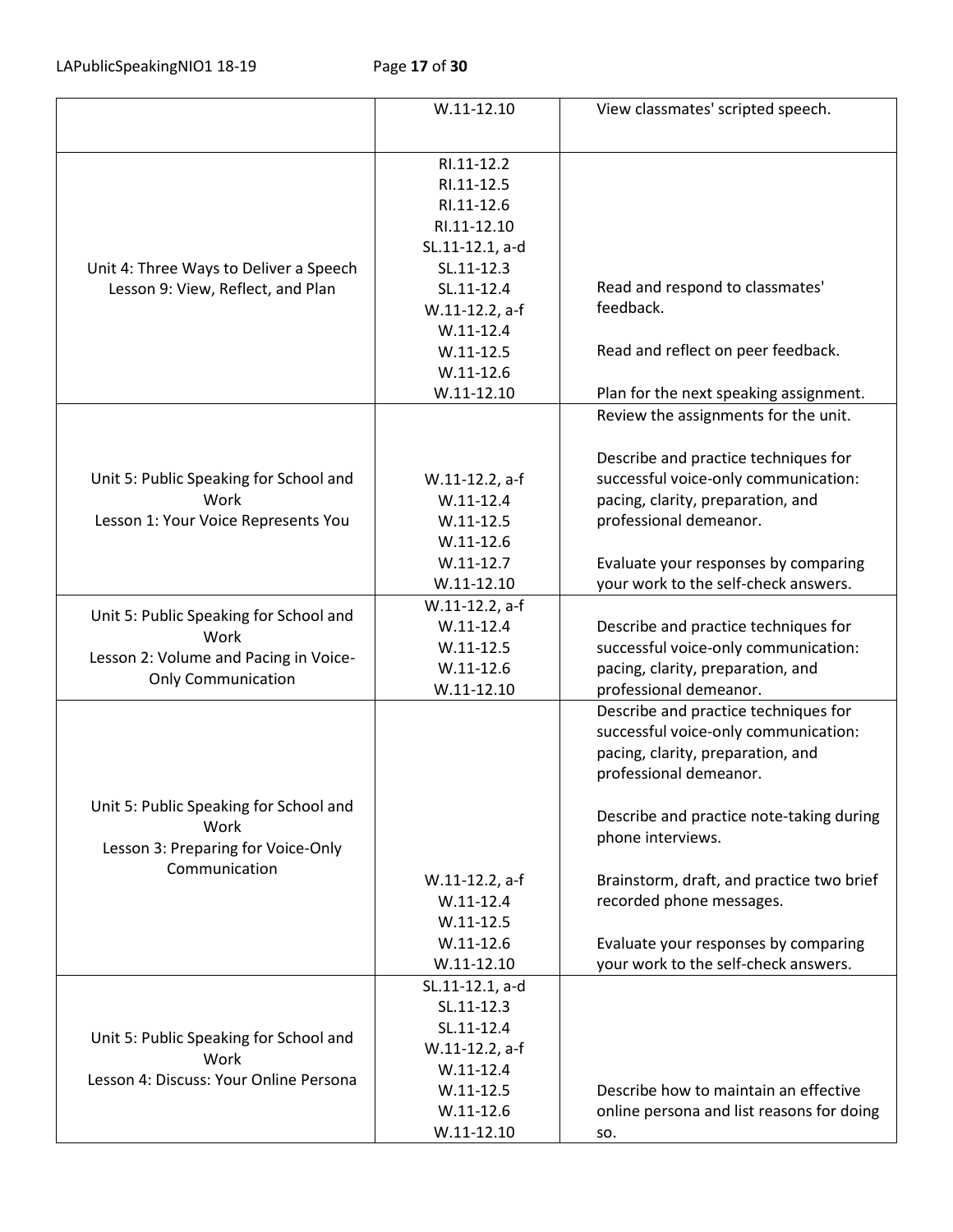|                                            |                   | Describe how to maintain an effective                         |
|--------------------------------------------|-------------------|---------------------------------------------------------------|
|                                            |                   | online persona and list reasons for doing                     |
|                                            |                   | SO.                                                           |
|                                            |                   |                                                               |
|                                            |                   | Describe and practice note-taking during<br>phone interviews. |
|                                            |                   | Prepare for voice-only communication<br>through research.     |
| Unit 5: Public Speaking for School and     |                   | Describe and practice techniques for                          |
| Work                                       |                   | successful voice-only communication:                          |
| Lesson 6: What's the Matter with Verbal    |                   | pacing, clarity, preparation, and                             |
| Clutter?                                   |                   | professional demeanor.                                        |
|                                            |                   |                                                               |
|                                            |                   | Describe and practice effective speaking                      |
|                                            | W.11-12.2, a-f    | techniques: reducing verbal clutter.                          |
|                                            | $W.11-12.4$       |                                                               |
|                                            | $W.11-12.5$       | Brainstorm, draft, and practice two brief                     |
|                                            | $W.11 - 12.6$     | recorded phone messages.                                      |
|                                            | $W.11-12.7$       |                                                               |
|                                            | $W.11-12.8$       | Evaluate your responses by comparing                          |
|                                            | $W.11-12.10$      | your work to the self-check answers.                          |
|                                            | $L.11-12.1, a-b$  |                                                               |
|                                            | $L.11-12.2$ , a-b |                                                               |
|                                            | $L.11-12.3, a$    | Deliver, record, and post two brief                           |
|                                            | L.11-12.4, a-d    | recorded messages.                                            |
| Unit 5: Public Speaking for School and     | $L.11-12.5$ , a-b |                                                               |
| Work                                       | $L.11 - 12.6$     | View and give feedback on classmates'                         |
| Lesson 7: Discuss: Make a Speech           | SL.11-12.1, a-d   | recorded messages.                                            |
|                                            | SL.11-12.3        |                                                               |
|                                            | SL.11-12.4        | Listen to and give feedback on                                |
|                                            |                   | classmates' recorded messages.                                |
|                                            | RI.11-12.2        |                                                               |
|                                            | RI.11-12.5        |                                                               |
|                                            | RI.11-12.6        |                                                               |
|                                            | RI.11-12.10       |                                                               |
|                                            | SL.11-12.1, a-d   |                                                               |
| Unit 5: Public Speaking for School and     | SL.11-12.3        |                                                               |
| Work                                       | SL.11-12.4        |                                                               |
| Lesson 8: View, Reflect, and Plan          | W.11-12.2, a-f    |                                                               |
|                                            | $W.11-12.4$       | Read and respond to feedback from                             |
|                                            | $W.11-12.5$       | peers.                                                        |
|                                            | $W.11-12.6$       |                                                               |
|                                            | $W.11-12.7$       | Read and reflect on peer feedback.                            |
|                                            | $W.11-12.8$       |                                                               |
|                                            | $W.11-12.10$      | Plan for the next speaking assignment.                        |
| Unit 6: Effective Speaking: Introductions, | W.11-12.2, a-f    |                                                               |
| Transitions, and Conclusions               | $W.11-12.4$       | Review the assignments for this unit.                         |
|                                            | $W.11-12.5$       |                                                               |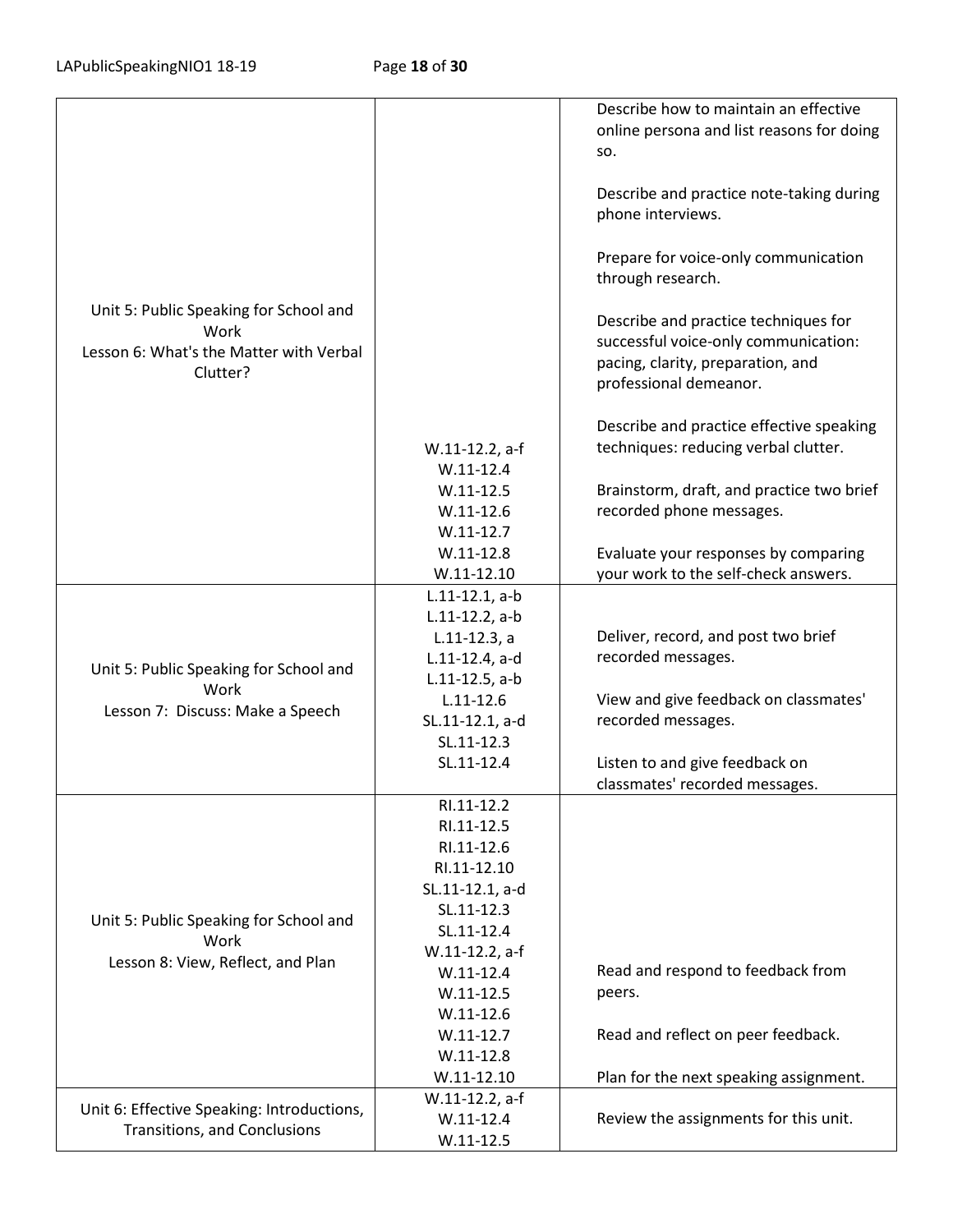LAPublicSpeakingNIO1 18-19 Page 19 of 30

| Lesson 1: Introductions: Beyond the                                               | $W.11 - 12.6$   | Describe the characteristics and functions                                         |
|-----------------------------------------------------------------------------------|-----------------|------------------------------------------------------------------------------------|
| <b>Basics</b>                                                                     | $W.11 - 12.10$  | of effective introductions.                                                        |
|                                                                                   |                 |                                                                                    |
|                                                                                   |                 | Brainstorm, draft, and practice an oral                                            |
|                                                                                   |                 | report or review with a simple visual aid.                                         |
|                                                                                   |                 |                                                                                    |
|                                                                                   |                 | Evaluate your responses by comparing                                               |
|                                                                                   |                 | your work to the self-check answers.                                               |
|                                                                                   |                 | Describe the characteristics and functions                                         |
|                                                                                   |                 | of effective transitions.                                                          |
| Unit 6: Effective Speaking: Introductions,                                        |                 |                                                                                    |
| <b>Transitions, and Conclusions</b>                                               | W.11-12.2, a-f  | Brainstorm, draft, and practice an oral                                            |
| Lesson 2: Guiding Listeners with                                                  | $W.11-12.4$     | report or review with a simple visual aid.                                         |
| Transitions                                                                       | $W.11-12.5$     |                                                                                    |
|                                                                                   | $W.11-12.6$     | Evaluate your responses by comparing                                               |
|                                                                                   | $W.11 - 12.10$  | your work to the self-check answers.<br>Describe the characteristics and functions |
|                                                                                   |                 | of effective conclusions.                                                          |
|                                                                                   |                 |                                                                                    |
| Unit 6: Effective Speaking: Introductions,                                        | W.11-12.2, a-f  | Brainstorm, draft, and practice an oral                                            |
| <b>Transitions, and Conclusions</b>                                               | $W.11 - 12.4$   | report or review with a simple visual aid.                                         |
| Lesson 3: Effective Conclusions                                                   | $W.11-12.5$     |                                                                                    |
|                                                                                   | $W.11-12.6$     | Evaluate your responses by comparing                                               |
|                                                                                   | $W.11 - 12.10$  | your work to the self-check answers.                                               |
|                                                                                   |                 | Explain how research in reliable sources                                           |
|                                                                                   |                 | strengthens speakers' credibility.                                                 |
|                                                                                   |                 |                                                                                    |
|                                                                                   | W.11-12.2, a-f  | Explain how citing research in reliable                                            |
| Unit 6: Effective Speaking: Introductions,                                        | $W.11-12.4$     | sources strengthens speakers' credibility.                                         |
| <b>Transitions, and Conclusions</b>                                               | $W.11 - 12.5$   |                                                                                    |
| Lesson 4: Reliable Resources and the                                              | $W.11-12.6$     | Brainstorm, draft, and practice an oral                                            |
| <b>Speaker's Credibility</b>                                                      | $W.11-12.7$     | report or review with a simple visual aid.                                         |
|                                                                                   | $W.11-12.8$     |                                                                                    |
|                                                                                   | W.11-12.9, b    | Evaluate your responses by comparing                                               |
|                                                                                   | $W.11 - 12.10$  | your work to the self-check answers.                                               |
|                                                                                   | SL.11-12.1, a-d |                                                                                    |
|                                                                                   | SL.11-12.3      |                                                                                    |
| Unit 6: Effective Speaking: Introductions,<br><b>Transitions, and Conclusions</b> | SL.11-12.4      |                                                                                    |
|                                                                                   | W.11-12.2, a-f  | Discuss techniques for engaging and                                                |
| Lesson 5: Discuss: It's Not All About You                                         | $W.11-12.4$     | maintaining audience attention.                                                    |
|                                                                                   | $W.11-12.5$     |                                                                                    |
|                                                                                   | $W.11 - 12.6$   | Brainstorm, draft, and practice an oral                                            |
|                                                                                   | $W.11 - 12.10$  | report or review with a simple visual aid.                                         |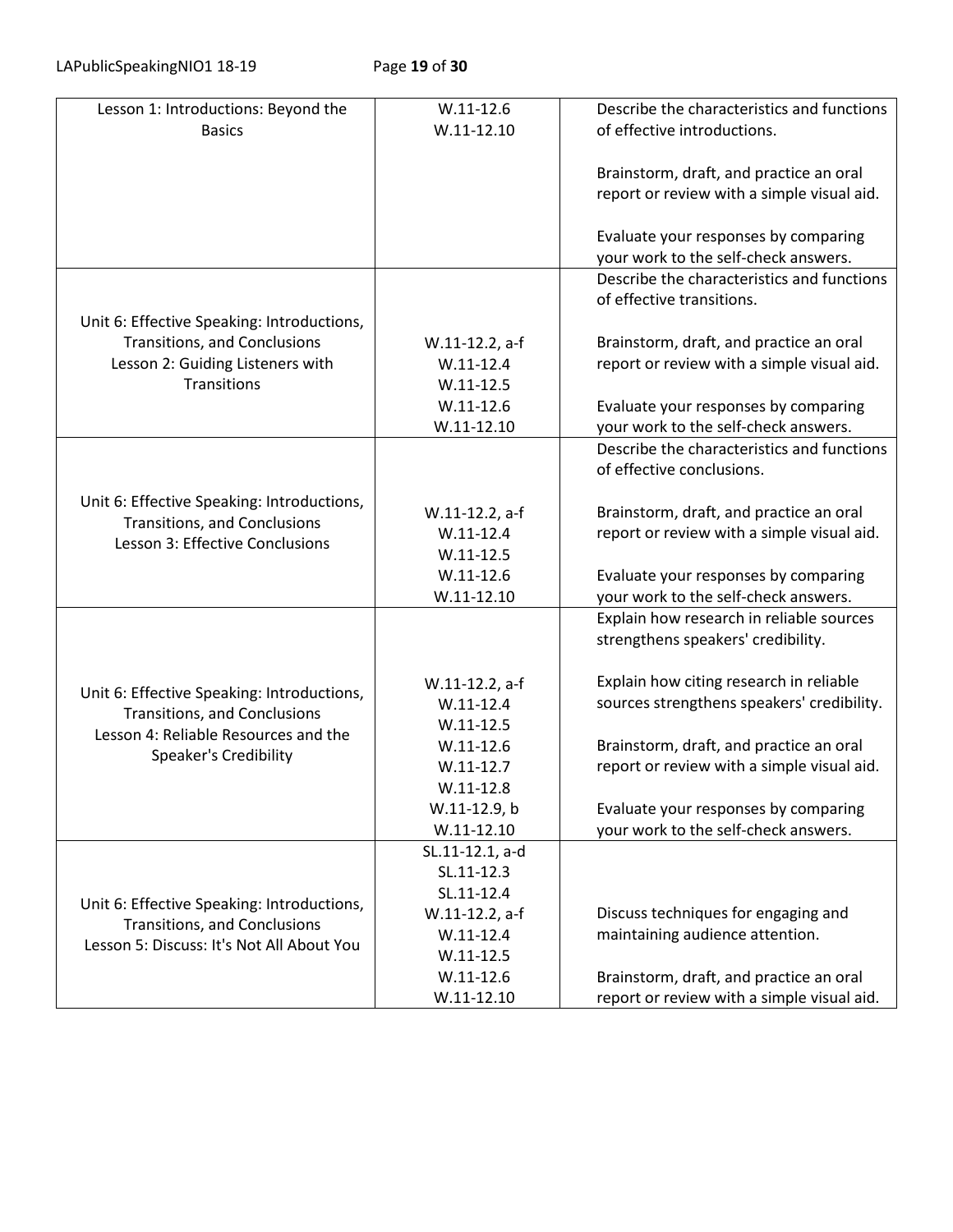|                                                                            |                              | Describe the characteristics and functions                                     |
|----------------------------------------------------------------------------|------------------------------|--------------------------------------------------------------------------------|
|                                                                            |                              | of effective introductions.                                                    |
|                                                                            |                              |                                                                                |
|                                                                            |                              | Explain how research in reliable sources<br>strengthens speakers' credibility. |
|                                                                            |                              |                                                                                |
|                                                                            |                              | Explain how simple visual aids reinforce a                                     |
| Unit 6: Effective Speaking: Introductions,                                 |                              | speech's content.                                                              |
| Transitions, and Conclusions                                               |                              |                                                                                |
| Lesson 6: Simple Visual Aids                                               | W.11-12.2, a-f               | Describe and practice effective use of                                         |
|                                                                            | $W.11-12.4$                  | simple visual aids.                                                            |
|                                                                            | $W.11-12.5$                  |                                                                                |
|                                                                            | $W.11 - 12.6$                | Brainstorm, draft, and practice an oral                                        |
|                                                                            | $W.11-12.7$                  | report or review with a simple visual aid.                                     |
|                                                                            | $W.11-12.8$                  |                                                                                |
|                                                                            | W.11-12.9, b<br>$W.11-12.10$ | Evaluate your responses by comparing<br>your work to the self-check answers.   |
|                                                                            | $L.11-12.1, a-b$             |                                                                                |
|                                                                            | $L.11-12.2$ , a-b            |                                                                                |
|                                                                            | $L.11-12.3, a$               |                                                                                |
|                                                                            | L.11-12.4, a-d               |                                                                                |
|                                                                            | $L.11-12.5$ , a-b            |                                                                                |
|                                                                            | $L.11 - 12.6$                |                                                                                |
|                                                                            | SL.11-12.1, a-d              |                                                                                |
| Unit 6: Effective Speaking: Introductions,                                 | SL.11-12.2                   |                                                                                |
| Transitions, and Conclusions                                               | SL.11-12.3                   |                                                                                |
| Lesson 8: Discuss: Make a Speech                                           | SL.11-12.4                   |                                                                                |
|                                                                            | SL.11-12.5                   |                                                                                |
|                                                                            | SL.11-12.6<br>W.11-12.2, a-f | Deliver, record, and post an oral report or                                    |
|                                                                            | $W.11-12.4$                  | review with a simple visual aid.                                               |
|                                                                            | $W.11-12.5$                  |                                                                                |
|                                                                            | $W.11-12.6$                  | View and give feedback on classmates'                                          |
|                                                                            | $W.11 - 12.10$               | recorded oral reports or reviews.                                              |
|                                                                            | RI.11-12.2                   |                                                                                |
|                                                                            | RI.11-12.5                   |                                                                                |
|                                                                            | RI.11-12.6                   |                                                                                |
|                                                                            | RI.11-12.10                  |                                                                                |
|                                                                            | SL.11-12.1, a-d              |                                                                                |
|                                                                            | SL.11-12.2<br>SL.11-12.3     |                                                                                |
| Unit 6: Effective Speaking: Introductions,<br>Transitions, and Conclusions | SL.11-12.4                   |                                                                                |
| Lesson 9: View, Reflect, and Plan                                          | SL.11-12.5                   |                                                                                |
|                                                                            | SL.11-12.6                   |                                                                                |
|                                                                            | W.11-12.2, a-f               |                                                                                |
|                                                                            | $W.11-12.4$                  |                                                                                |
|                                                                            | $W.11-12.5$                  | Read and reflect on peer feedback.                                             |
|                                                                            | $W.11-12.6$                  |                                                                                |
|                                                                            | $W.11-12.10$                 | Plan for the next speaking assignment.                                         |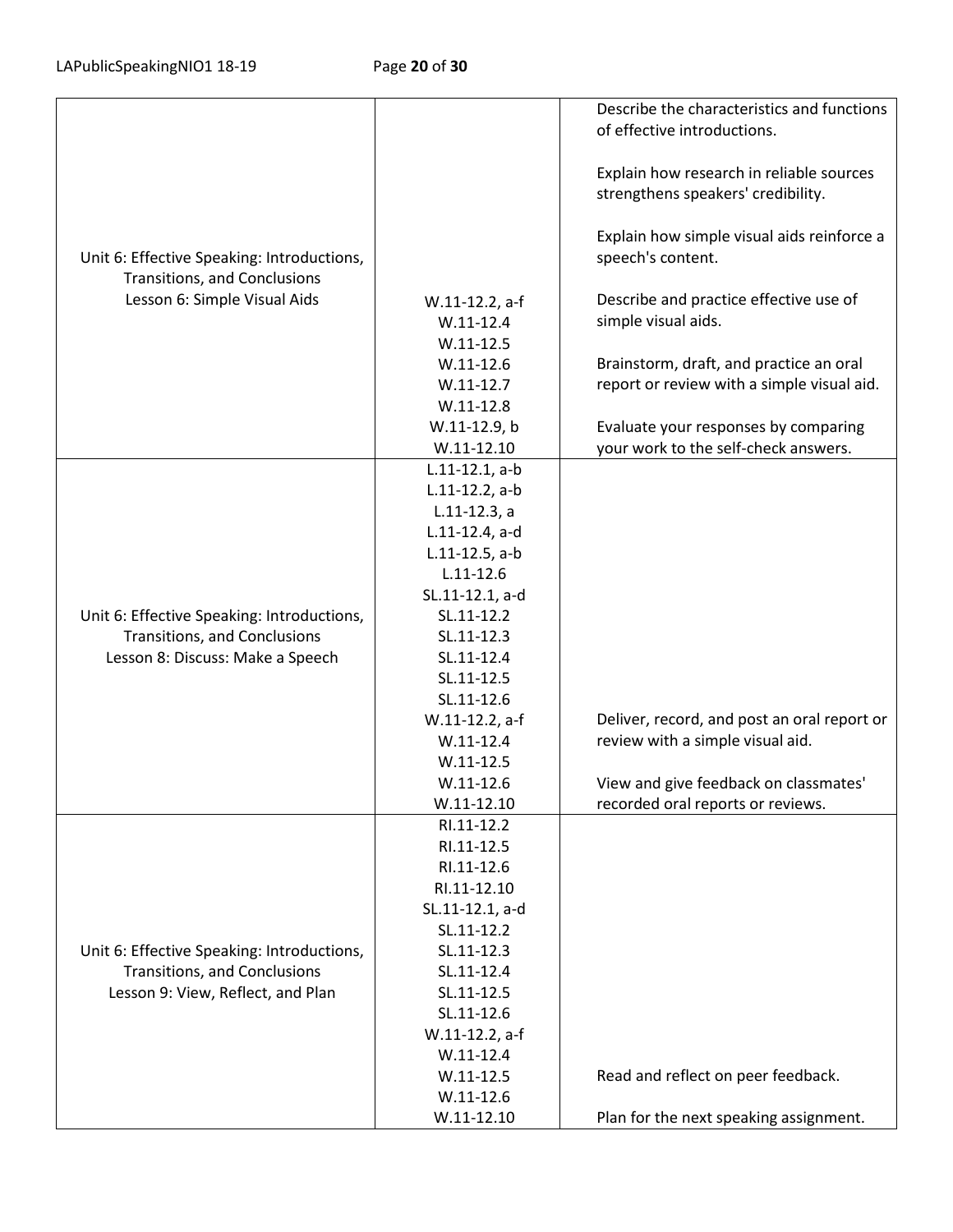|                                          |                   | Review the assignments for this unit.      |
|------------------------------------------|-------------------|--------------------------------------------|
|                                          |                   |                                            |
|                                          |                   | Describe the characteristics and functions |
|                                          |                   | of effective patterns of organization.     |
| Unit 7: You're the Expert: Informing     |                   |                                            |
| Listeners                                |                   | Describe the characteristics and functions |
| Lesson 1: Organization: Why Bother?      | W.11-12.2, a-f    | of speeches of demonstration or            |
|                                          | $W.11-12.4$       | explanation.                               |
|                                          | $W.11-12.5$       |                                            |
|                                          | $W.11-12.6$       | Evaluate your responses by comparing       |
|                                          | $W.11-12.10$      | your work to the self-check answers.       |
|                                          | $L.11-12.1, a-b$  |                                            |
|                                          | $L.11-12.2$ , a-b |                                            |
|                                          | $L.11-12.3, a$    | Describe the characteristics and functions |
|                                          | L.11-12.4, a-d    | of effective patterns of organization:     |
| Unit 7: You're the Expert: Informing     | $L.11-12.5$ , a-b | spatial, causal, narrative, and process.   |
| Listeners                                | $L.11 - 12.6$     |                                            |
| Lesson 2: Spatial and Causal Patterns of | W.11-12.3, a-e    | Brainstorm, draft, and practice a speech   |
| Organization                             | $W.11-12.4$       | of demonstration or explanation with       |
|                                          | $W.11-12.5$       | props.                                     |
|                                          | $W.11 - 12.6$     |                                            |
|                                          | W.11-12.9, a      | Evaluate your responses by comparing       |
|                                          | $W.11-12.10$      | your work to the self-check answers.       |
|                                          | $L.11-12.1, a-b$  |                                            |
|                                          | $L.11-12.2$ , a-b |                                            |
|                                          | $L.11-12.3, a$    | Describe the characteristics and functions |
|                                          | L.11-12.4, a-d    | of effective patterns of organization:     |
| Unit 7: You're the Expert: Informing     | $L.11-12.5$ , a-b | spatial, causal, narrative, and process.   |
| Listeners                                | $L.11 - 12.6$     |                                            |
| Lesson 3: Organization: Narratives and   | W.11-12.3, a-e    | Brainstorm, draft, and practice a speech   |
| Process Speeches                         | $W.11-12.4$       | of demonstration or explanation with       |
|                                          | $W.11 - 12.5$     | props.                                     |
|                                          | $W.11-12.6$       |                                            |
|                                          | W.11-12.9, a      | Evaluate your responses by comparing       |
|                                          | $W.11 - 12.10$    | your work to the self-check answers.       |
|                                          | $L.11-12.1, a-b$  |                                            |
|                                          | $L.11-12.2$ , a-b |                                            |
|                                          | $L.11-12.3$ , a   |                                            |
|                                          | L.11-12.4, a-d    |                                            |
|                                          | $L.11-12.5$ , a-b | Analyze the audience's prior knowledge     |
| Unit 7: You're the Expert: Informing     | $L.11 - 12.6$     | and apply findings to content and          |
| Listeners                                | W.11-12.2, a-f    | research.                                  |
| Lesson 4: What Your Audience Needs to    | $W.11-12.4$       |                                            |
| Know                                     | $W.11 - 12.5$     | Brainstorm, draft, and practice a speech   |
|                                          | $W.11-12.6$       | of demonstration or explanation with       |
|                                          | $W.11-12.7$       | props.                                     |
|                                          | $W.11-12.8$       |                                            |
|                                          | $W.11-12.9$       | Evaluate your responses by comparing       |
|                                          | $W.11-12.10$      | your work to the self-check answers.       |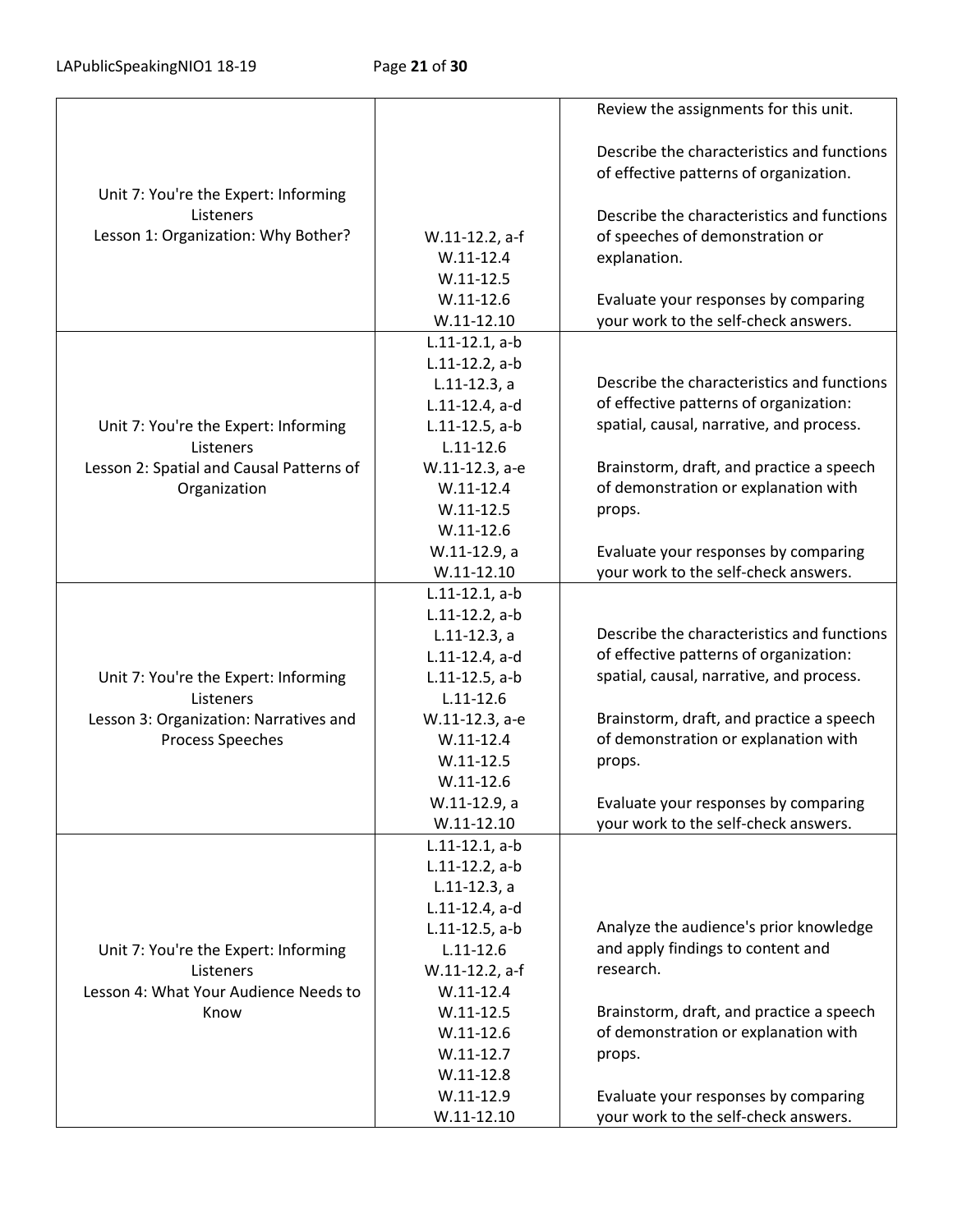|                                         | $L.11-12.1, a-b$  |                                          |
|-----------------------------------------|-------------------|------------------------------------------|
|                                         | $L.11-12.2$ , a-b |                                          |
|                                         | $L.11-12.3, a$    |                                          |
|                                         | L.11-12.4, a-d    | Discuss how conducting research in       |
|                                         | $L.11-12.5$ , a-b | reliable sources strengthens speakers'   |
| Unit 7: You're the Expert: Informing    | $L.11 - 12.6$     | credibility.                             |
| Listeners                               | W.11-12.2, a-f    |                                          |
| Lesson 5: Discuss: An Unspoken Contract | $W.11-12.4$       | Discuss how conducting research in       |
|                                         | $W.11-12.5$       | reliable sources strengthens a speaker's |
|                                         | $W.11-12.6$       | credibility.                             |
|                                         | $W.11-12.7$       |                                          |
|                                         | $W.11-12.8$       | Brainstorm, draft, and practice a speech |
|                                         | W.11-12.9, b      | of demonstration or explanation with     |
|                                         | $W.11 - 12.10$    | props.                                   |
|                                         | $L.11-12.1, a-b$  | Explain how props reinforce content in a |
|                                         | $L.11-12.2$ , a-b | speech of demonstration or explanation.  |
|                                         | $L.11-12.3, a$    |                                          |
|                                         | L.11-12.4, a-d    | Describe and practice effective use of   |
| Unit 7: You're the Expert: Informing    | $L.11-12.5$ , a-b | props.                                   |
| Listeners                               | $L.11 - 12.6$     |                                          |
| Lesson 7: Using Props in a Speech       | W.11-12.2, a-f    | Draft a speaking outline and practice a  |
|                                         | $W.11-12.4$       | speech of demonstration or explanation   |
|                                         | $W.11-12.5$       | with props.                              |
|                                         | $W.11 - 12.6$     |                                          |
|                                         | W.11-12.9, b      | Evaluate your responses by comparing     |
|                                         | $W.11 - 12.10$    | your work to the self-check answers.     |
|                                         | $L.11-12.1, a-b$  |                                          |
|                                         | $L.11-12.2$ , a-b |                                          |
|                                         | $L.11-12.3, a$    |                                          |
|                                         | L.11-12.4, a-d    |                                          |
|                                         | $L.11-12.5$ , a-b |                                          |
|                                         | $L.11 - 12.6$     |                                          |
|                                         | SL.11-12.1, a-d   |                                          |
| Unit 7: You're the Expert: Informing    | SL.11-12.2        |                                          |
| Listeners                               | SL.11-12.3        |                                          |
| Lesson 8: Discuss: Make a Speech        | SL.11-12.4        |                                          |
|                                         | SL.11-12.5        |                                          |
|                                         | SL.11-12.6        | Deliver, record, and post a speech of    |
|                                         | W.11-12.2, a-f    | demonstration or explanation with props. |
|                                         | $W.11-12.4$       |                                          |
|                                         | $W.11 - 12.5$     | View and give feedback on classmates'    |
|                                         | $W.11 - 12.6$     | recorded speeches of demonstration or    |
|                                         | $W.11-12.10$      | explanation.                             |
|                                         | RI.11-12.2        |                                          |
|                                         | RI.11-12.5        |                                          |
| Unit 7: You're the Expert: Informing    | RI.11-12.6        |                                          |
| Listeners                               | RI.11-12.10       | Read and reflect on peer feedback.       |
| Lesson 9: View, Reflect, and Plan       | SL.11-12.1, a-d   |                                          |
|                                         | SL.11-12.2        | Plan for the next unit's speaking        |
|                                         | SL.11-12.3        | assignment.                              |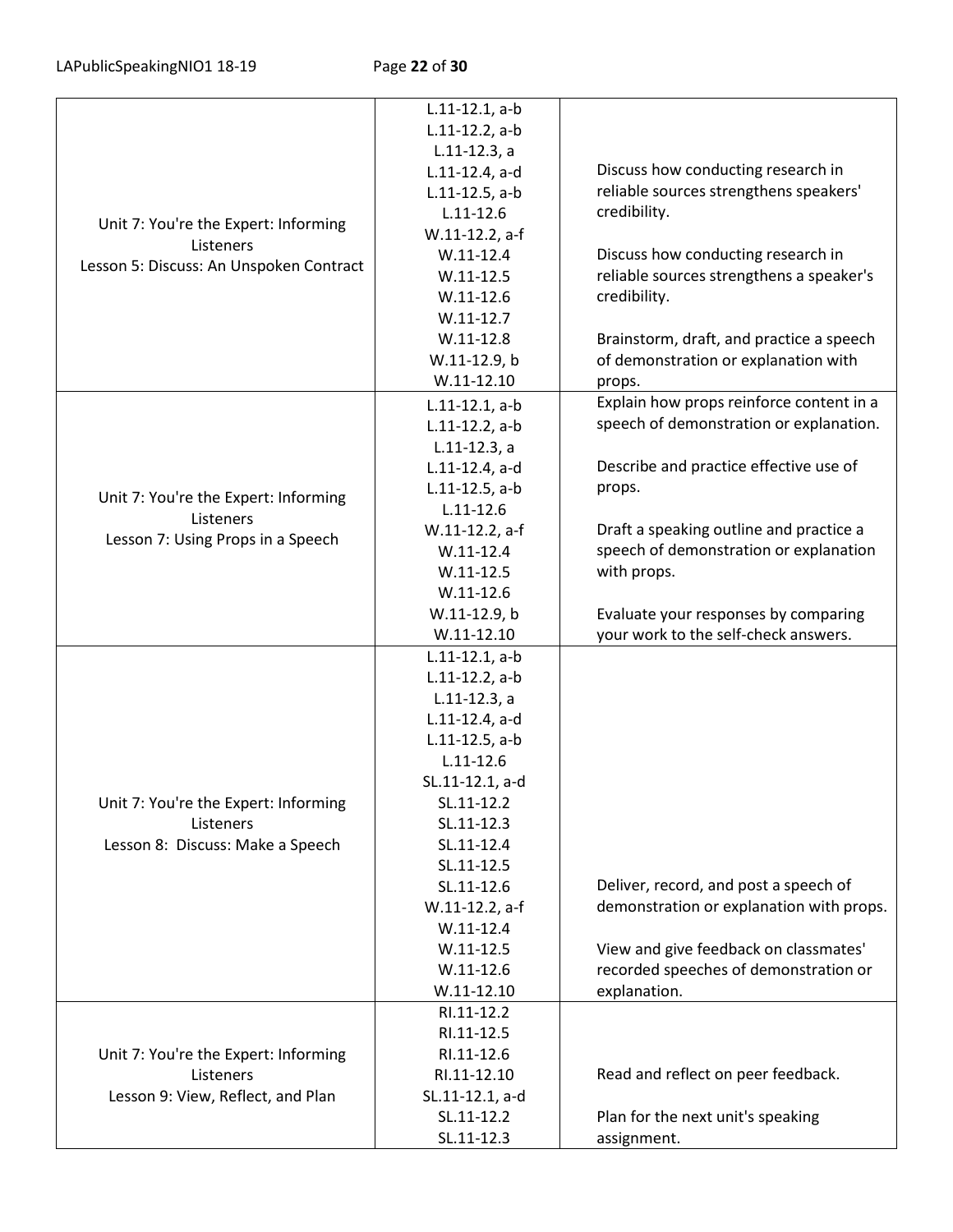|                                          | SL.11-12.4        |                                                  |
|------------------------------------------|-------------------|--------------------------------------------------|
|                                          | SL.11-12.5        |                                                  |
|                                          | SL.11-12.6        |                                                  |
|                                          |                   |                                                  |
|                                          | W.11-12.2, a-f    |                                                  |
|                                          | $W.11 - 12.4$     |                                                  |
|                                          | $W.11-12.5$       |                                                  |
|                                          | $W.11-12.6$       |                                                  |
|                                          | $W.11 - 12.10$    |                                                  |
|                                          |                   | Review the assignments for this unit.            |
|                                          |                   |                                                  |
|                                          |                   | Describe the characteristics and functions       |
|                                          | $L.11-12.1, a-b$  | of effective patterns of organization:           |
|                                          | $L.11-12.2$ , a-b | comparison-contrast, advantage-                  |
|                                          | $L.11-12.3, a$    | disadvantage, topical, and problem-              |
| Unit 8: Making Your Point: Ways to       | L.11-12.4, a-d    | solution.                                        |
|                                          | $L.11-12.5$ , a-b |                                                  |
| Organize                                 | $L.11 - 12.6$     | Describe the characteristics and functions       |
| Lesson 1: Topical and Problem-Solution   | W.11-12.1, a-e    | of problem-solution speeches.                    |
| Patterns of Organization                 | $W.11-12.4$       |                                                  |
|                                          | $W.11-12.5$       | Brainstorm, research, draft, and practice        |
|                                          | $W.11-12.6$       | a problem-solution speech with a brief           |
|                                          | $W.11-12.7$       | slide presentation.                              |
|                                          | $W.11-12.8$       |                                                  |
|                                          | W.11-12.9, b      | Evaluate your responses by comparing             |
|                                          | $W.11-12.10$      | your work to the self-check answers.             |
|                                          |                   |                                                  |
|                                          | $L.11-12.1, a-b$  |                                                  |
|                                          | $L.11-12.2$ , a-b | Describe the characteristics and functions       |
|                                          | $L.11-12.3, a$    | of effective patterns of organization:           |
|                                          | L.11-12.4, a-d    | comparison-contrast, advantage-                  |
|                                          | $L.11-12.5$ , a-b |                                                  |
| Unit 8: Making Your Point: Ways to       | $L.11 - 12.6$     | disadvantage, topical, and problem-<br>solution. |
| Organize                                 | W.11-12.1, a-e    |                                                  |
| Lesson 2: Organizational Patterns That   | $W.11-12.4$       |                                                  |
| Compare                                  | $W.11-12.5$       | Brainstorm, research, draft, and practice        |
|                                          | $W.11 - 12.6$     | a problem-solution speech with a brief           |
|                                          | $W.11-12.7$       | slide presentation.                              |
|                                          | $W.11-12.8$       |                                                  |
|                                          | W.11-12.9, b      | Evaluate your responses by comparing             |
|                                          | $W.11-12.10$      | your work to the self-check answers.             |
|                                          | $L.11-12.1, a-b$  |                                                  |
|                                          | $L.11-12.2$ , a-b | Explain how slide presentations can              |
|                                          | $L.11-12.3, a$    | support and enhance a speech's content.          |
|                                          | L.11-12.4, a-d    |                                                  |
| Unit 8: Making Your Point: Ways to       | $L.11-12.5$ , a-b | Describe and discuss basic techniques of         |
| Organize                                 | $L.11 - 12.6$     | effectively composing slide                      |
| Lesson 3: Effective Slide Presentations, | W.11-12.1, a-e    | presentations.                                   |
| Part 1                                   | $W.11 - 12.4$     |                                                  |
|                                          | $W.11-12.5$       | Describe and discuss basic techniques of         |
|                                          | $W.11-12.6$       | effective slide presentation composition.        |
|                                          | $W.11-12.7$       |                                                  |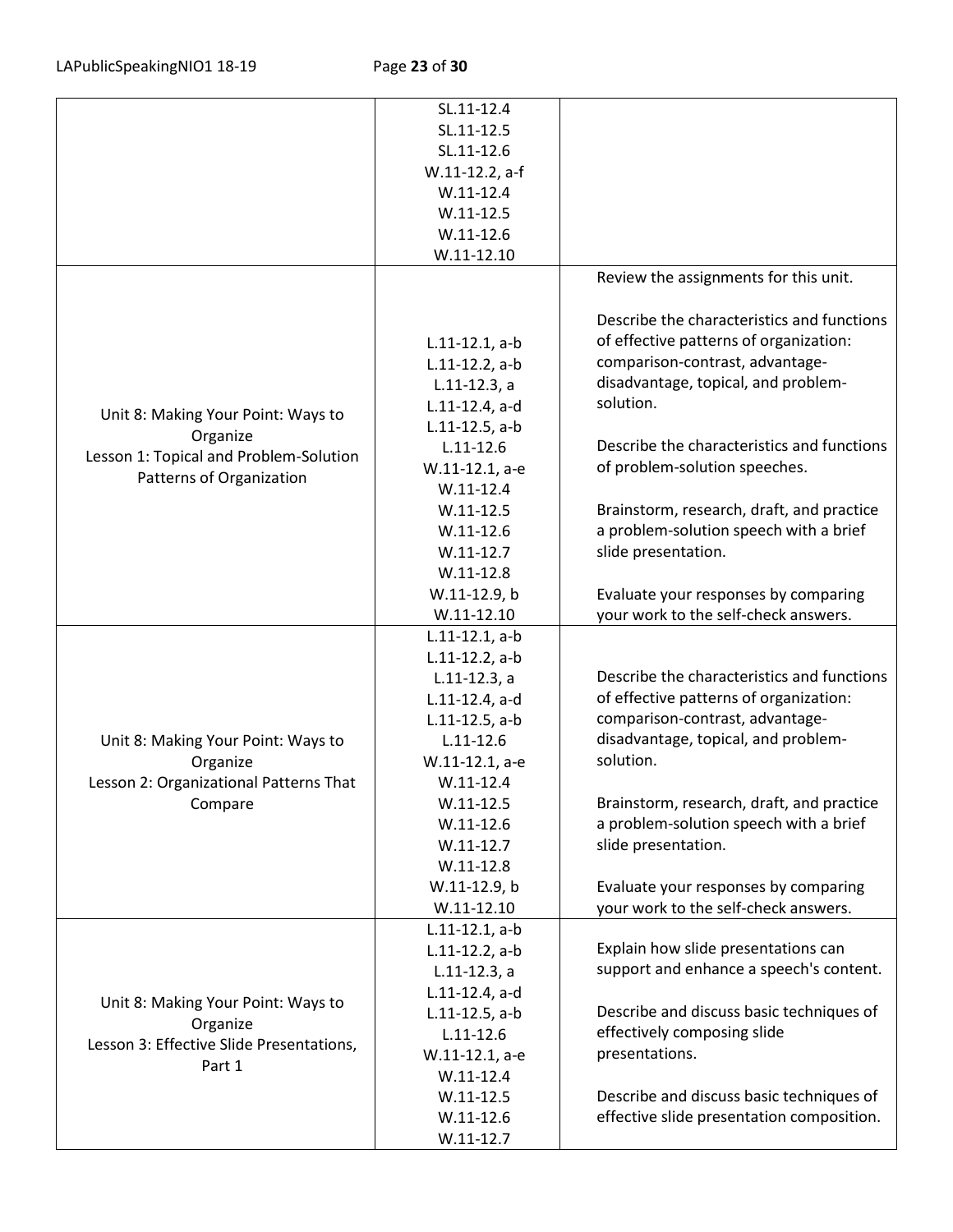|                                          | $W.11-12.8$       | Brainstorm, research, draft, and practice                         |
|------------------------------------------|-------------------|-------------------------------------------------------------------|
|                                          | W.11-12.9, b      | a problem-solution speech with a brief                            |
|                                          | $W.11 - 12.10$    | slide presentation.                                               |
|                                          |                   |                                                                   |
|                                          |                   | Evaluate your responses by comparing                              |
|                                          |                   | your work to the self-check answers.                              |
|                                          |                   | Describe and discuss basic techniques of                          |
|                                          |                   | effectively composing slide                                       |
|                                          | $L.11-12.1, a-b$  | presentations.                                                    |
|                                          | $L.11-12.2$ , a-b |                                                                   |
|                                          | $L.11-12.3, a$    | Describe and discuss basic techniques of                          |
|                                          | L.11-12.4, a-d    | effective slide presentation composition.                         |
| Unit 8: Making Your Point: Ways to       |                   |                                                                   |
| Organize                                 | $L.11-12.5$ , a-b |                                                                   |
|                                          | $L.11 - 12.6$     | Explain how slides can support and<br>enhance a speech's content. |
| Lesson 4: Effective Slide Presentations, | W.11-12.1, a-e    |                                                                   |
| Part 2                                   | $W.11-12.4$       |                                                                   |
|                                          | $W.11 - 12.5$     | Brainstorm, research, draft, and practice                         |
|                                          | $W.11-12.6$       | a problem-solution speech with a brief                            |
|                                          | $W.11-12.7$       | slide presentation.                                               |
|                                          | $W.11-12.8$       |                                                                   |
|                                          | W.11-12.9, b      | Evaluate your responses by comparing                              |
|                                          | $W.11-12.10$      | your work to the self-check answers.                              |
|                                          | $L.11-12.1, a-b$  |                                                                   |
|                                          | $L.11-12.2$ , a-b |                                                                   |
|                                          | $L.11-12.3, a$    |                                                                   |
|                                          | L.11-12.4, a-d    |                                                                   |
|                                          | $L.11-12.5$ , a-b |                                                                   |
| Unit 8: Making Your Point: Ways to       | $L.11 - 12.6$     |                                                                   |
| Organize                                 | W.11-12.1, a-e    |                                                                   |
| Lesson 5: Discuss: Evaluate Problematic  | W.11-12.2, a-f    |                                                                   |
| <b>Slides</b>                            | $W.11-12.4$       |                                                                   |
|                                          | $W.11-12.5$       | Describe and discuss basic techniques of                          |
|                                          | $W.11-12.6$       | effective slide presentation composition.                         |
|                                          | $W.11-12.7$       |                                                                   |
|                                          | $W.11-12.8$       | Brainstorm, research, draft, and practice                         |
|                                          | W.11-12.9, b      | a problem-solution speech with a brief                            |
|                                          | $W.11-12.10$      | slide presentation.                                               |
|                                          | $L.11-12.1, a-b$  |                                                                   |
|                                          | $L.11-12.2$ , a-b | Describe the characteristics and functions                        |
|                                          | $L.11-12.3, a$    | of problem-solution speeches.                                     |
|                                          | L.11-12.4, a-d    |                                                                   |
|                                          | $L.11-12.5$ , a-b | Describe the characteristics and functions                        |
| Unit 8: Making Your Point: Ways to       | $L.11 - 12.6$     | of effective patterns of organization:                            |
| Organize                                 | W.11-12.1, a-e    | comparison-contrast, advantage-                                   |
| Lesson 7: Live and in Person             | $W.11-12.4$       | disadvantage, topical, and problem-                               |
|                                          | $W.11-12.5$       | solution.                                                         |
|                                          | $W.11 - 12.6$     |                                                                   |
|                                          | $W.11-12.7$       | Describe and discuss basic techniques of                          |
|                                          | $W.11-12.8$       | effective slide presentation composition.                         |
|                                          | W.11-12.9, b      |                                                                   |
|                                          |                   |                                                                   |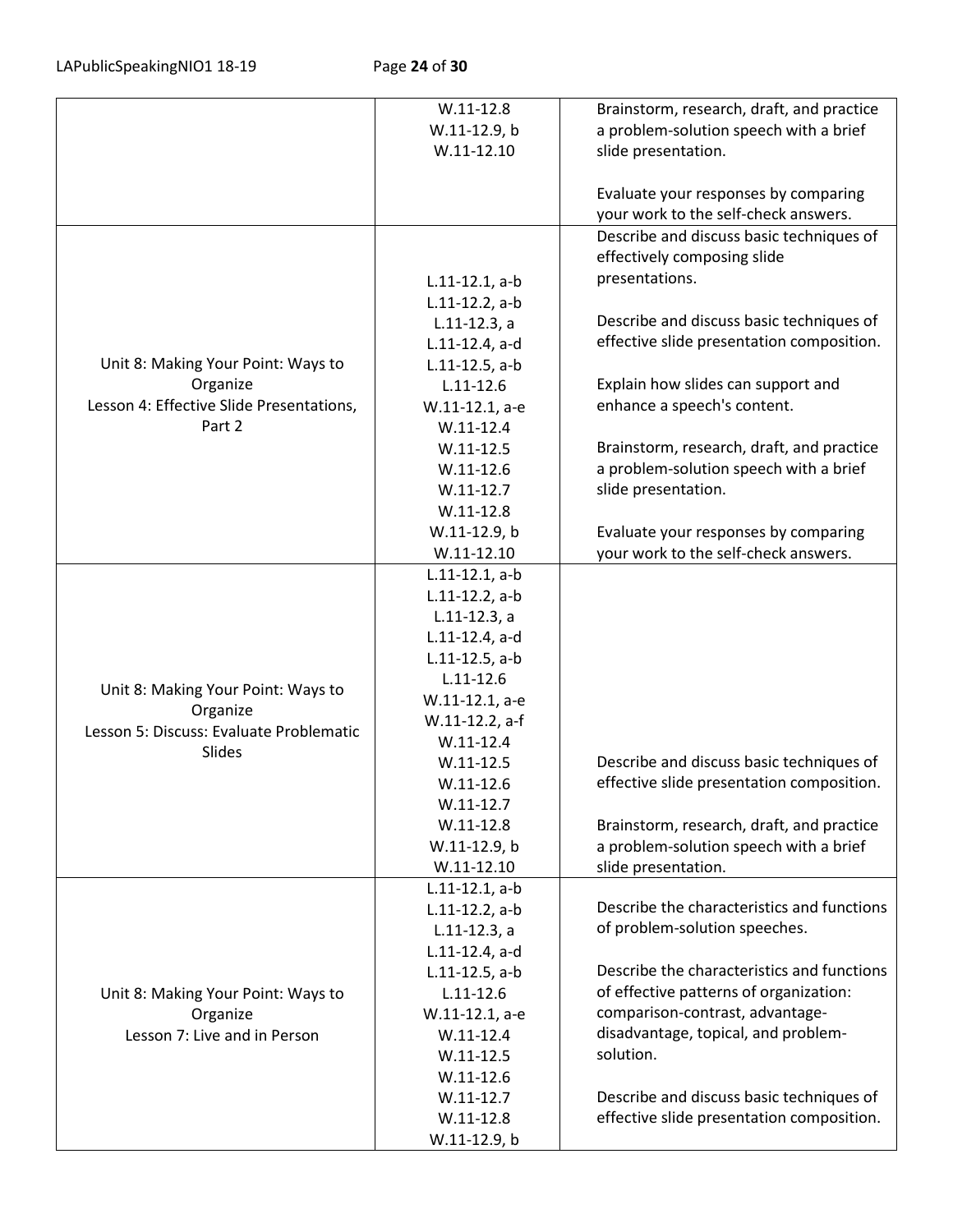|                                    | $W.11 - 12.10$                   | Describe and practice effective use of<br>slide presentations in speeches.                                 |
|------------------------------------|----------------------------------|------------------------------------------------------------------------------------------------------------|
|                                    |                                  |                                                                                                            |
|                                    |                                  | Describe and practice effective use of<br>slides in speeches.                                              |
|                                    |                                  |                                                                                                            |
|                                    |                                  | Describe techniques for interacting<br>effectively with live audiences.                                    |
|                                    |                                  | Brainstorm, research, draft, and practice<br>a problem-solution speech with a brief<br>slide presentation. |
|                                    |                                  | Evaluate your responses by comparing<br>your work to the self-check answers.                               |
|                                    | $L.11-12.1, a-b$                 |                                                                                                            |
|                                    | $L.11-12.2$ , a-b                |                                                                                                            |
|                                    | $L.11-12.3, a$<br>L.11-12.4, a-d |                                                                                                            |
|                                    | $L.11-12.5$ , a-b                |                                                                                                            |
| Unit 8: Making Your Point: Ways to | $L.11 - 12.6$                    |                                                                                                            |
| Organize                           | SL.11-12.1, a-d                  |                                                                                                            |
| Lesson 8: Make a Speech            | SL.11-12.2                       |                                                                                                            |
|                                    | SL.11-12.3                       |                                                                                                            |
|                                    | SL.11-12.4                       | Deliver and record a problem-solution                                                                      |
|                                    | SL.11-12.5                       | speech, with a brief slide presentation, to                                                                |
|                                    | SL.11-12.6                       | a live audience.                                                                                           |
|                                    | RI.11-12.2                       |                                                                                                            |
|                                    | RI.11-12.5<br>RI.11-12.6         |                                                                                                            |
|                                    | RI.11-12.10                      |                                                                                                            |
|                                    | SL.11-12.1, a-d                  |                                                                                                            |
| Unit 8: Making Your Point: Ways to | SL.11-12.3                       | Read and reflect on feedback from a live                                                                   |
| Organize                           | SL.11-12.4                       | audience.                                                                                                  |
| Lesson 9: Read, Reflect, and Plan  | W.11-12.2, a-f                   |                                                                                                            |
|                                    | $W.11-12.4$                      | Plan for the next unit's speaking                                                                          |
|                                    | $W.11 - 12.5$                    | assignment.                                                                                                |
|                                    | $W.11-12.6$                      |                                                                                                            |
|                                    | $W.11-12.10$                     | Read and reflect on feedback.                                                                              |
|                                    |                                  | Review the assignments for this unit.                                                                      |
|                                    |                                  | Describe the characteristics and functions                                                                 |
|                                    | RI.11-12.3                       | of persuasive speeches.                                                                                    |
| Unit 9: Speaking to Persuade       | RI.11-12.5                       |                                                                                                            |
| Lesson 1: Speaking to Persuade     | RI.11-12.6                       | Evaluate your responses by comparing                                                                       |
|                                    | RI.11-12.7                       | your work to the self-check answers.                                                                       |
|                                    | RI.11-12.8                       |                                                                                                            |
|                                    | RI.11-12.9<br>RI.11-12.10        | Listen to and read examples of<br>persuading speeches and documents                                        |
|                                    |                                  |                                                                                                            |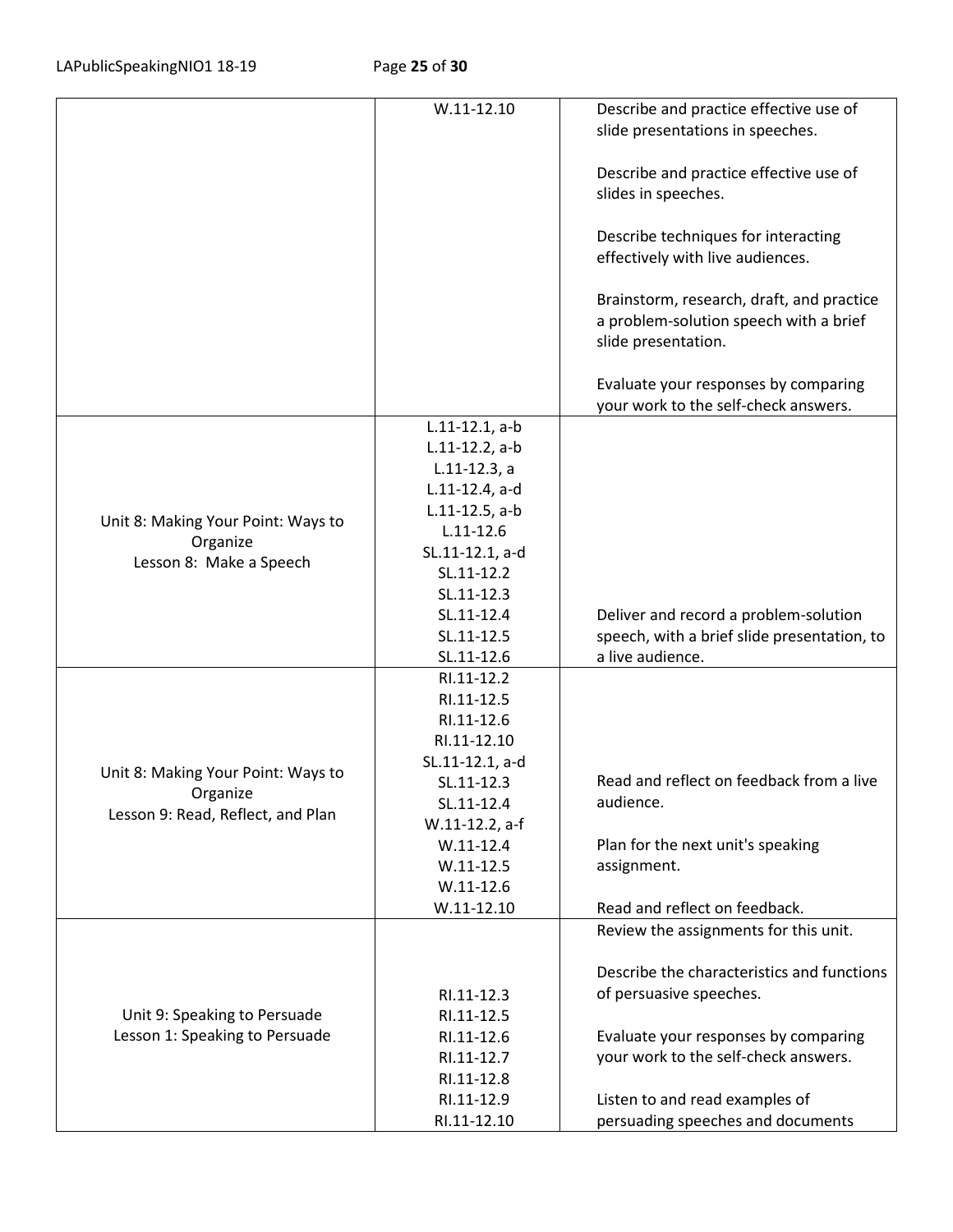|                                          |                                    | from U.S foundational documents/           |
|------------------------------------------|------------------------------------|--------------------------------------------|
|                                          |                                    | speeches.                                  |
|                                          |                                    |                                            |
|                                          |                                    | Evaluate the effectiveness of U.S.         |
|                                          |                                    | foundational documents/speeches.           |
|                                          | $L.11-12.1, a-b$                   |                                            |
|                                          | $L.11-12.2$ , a-b                  |                                            |
|                                          | $L.11-12.3$ , a                    |                                            |
|                                          | L.11-12.4, a-d                     |                                            |
|                                          | $L.11-12.5$ , a-b                  |                                            |
|                                          | $L.11 - 12.6$                      |                                            |
|                                          | RI.11.12.1                         |                                            |
|                                          | RI.11-12.2                         |                                            |
| Unit 9: Speaking to Persuade             | RI.11-12.4                         | Describe the ethical obligations of        |
| Lesson 2: Persuading Ethically           | RI.11-12.6                         | persuasive speakers.                       |
|                                          | RI.11-12.10                        |                                            |
|                                          | W.11-12.1, a-e                     | Brainstorm, research a topic, draft, and   |
|                                          | $W.11-12.4$                        | practice a persuasive speech with a visual |
|                                          | $W.11-12.5$                        | aid.                                       |
|                                          | $W.11 - 12.6$                      |                                            |
|                                          | W.11-12.9, b                       | Evaluate your responses by comparing       |
|                                          | $W.11-12.10$                       | your work to the self-check answers.       |
|                                          | $L.11-12.1, a-b$                   |                                            |
|                                          | $L.11-12.2$ , a-b                  |                                            |
|                                          | $L.11-12.3, a$                     |                                            |
|                                          | L.11-12.4, a-d                     |                                            |
|                                          | L.11-12.5, a-b                     |                                            |
|                                          | $L.11 - 12.6$                      |                                            |
|                                          | RI.11.12.1                         |                                            |
|                                          | RI.11-12.2                         |                                            |
| Unit 9: Speaking to Persuade             | RI.11-12.4                         |                                            |
| Lesson 3: Listening Critically to        | RI.11-12.6                         |                                            |
| <b>Persuasive Speeches</b>               | RI.11-12.10                        |                                            |
|                                          | W.11-12.1, a-e                     | Identify fallacies in persuasive speech.   |
|                                          | $W.11-12.4$                        |                                            |
|                                          | $W.11-12.5$                        | Brainstorm, research a topic, draft, and   |
|                                          | $W.11-12.6$                        | practice a persuasive speech with a visual |
|                                          | $W.11-12.7$                        | aid.                                       |
|                                          | $W.11-12.8$                        |                                            |
|                                          | W.11-12.9, b                       | Evaluate your responses by comparing       |
|                                          | $W.11-12.10$                       | your work to the self-check answers.       |
|                                          | $L.11-12.1, a-b$                   | Describe the ethical obligations of        |
|                                          | $L.11-12.2$ , a-b                  | persuasive speakers.                       |
|                                          | $L.11-12.3, a$                     |                                            |
|                                          | L.11-12.4, a-d                     | Brainstorm, research a topic, draft, and   |
| Unit 9: Speaking to Persuade             |                                    | practice a persuasive speech with a visual |
| Lesson 4: Researching a Persuasive Topic | $L.11-12.5$ , a-b<br>$L.11 - 12.6$ | aid.                                       |
|                                          |                                    |                                            |
|                                          | RI.11.12.1<br>RI.11-12.2           |                                            |
|                                          |                                    | Evaluate your responses by comparing       |
|                                          | RI.11-12.4                         | your work to the self-check answers.       |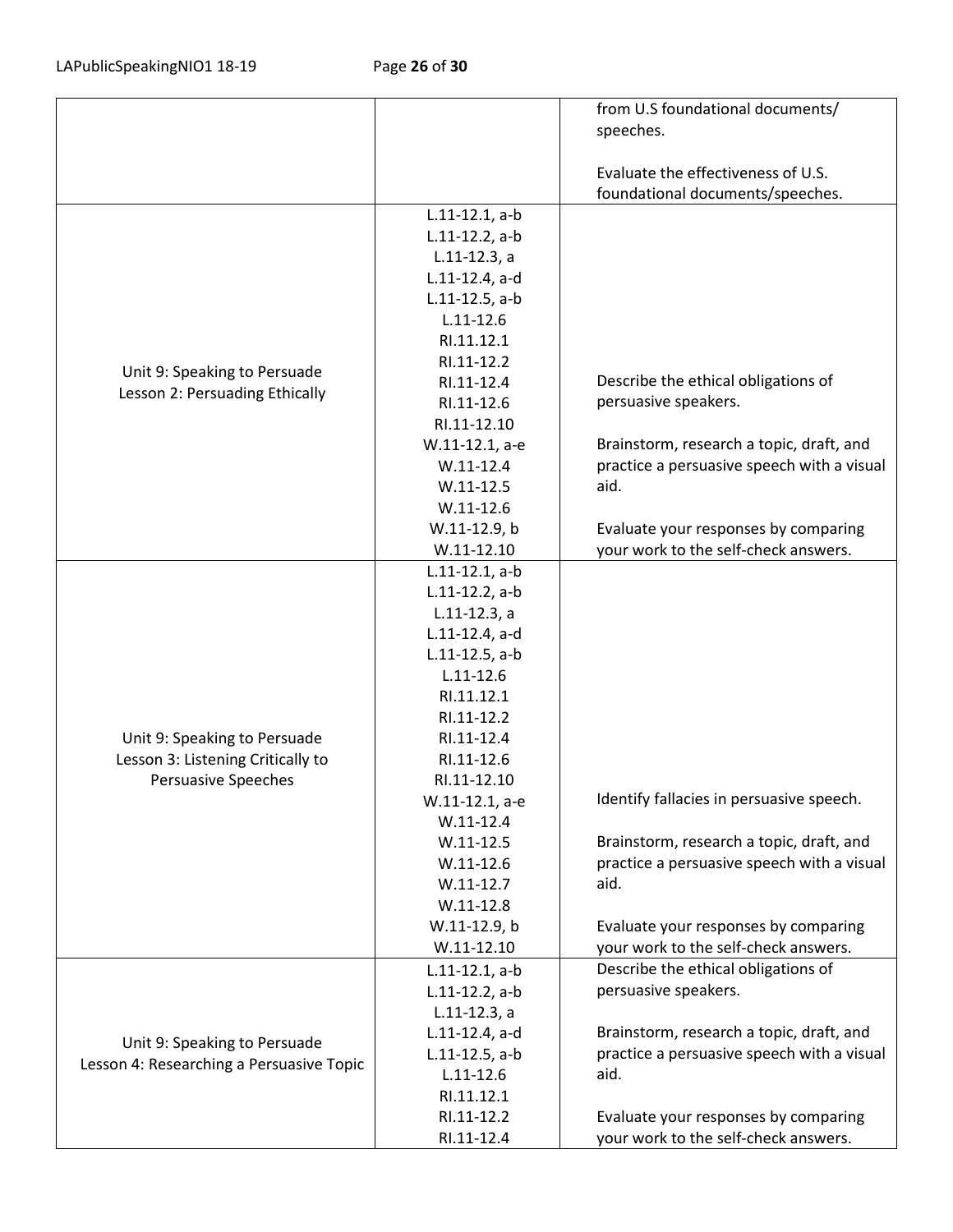|                                            | RI.11-12.6        |                                            |
|--------------------------------------------|-------------------|--------------------------------------------|
|                                            | RI.11-12.10       |                                            |
|                                            | W.11-12.1, a-e    |                                            |
|                                            | $W.11-12.4$       |                                            |
|                                            | $W.11-12.5$       |                                            |
|                                            | $W.11-12.6$       |                                            |
|                                            | $W.11-12.7$       |                                            |
|                                            | $W.11-12.8$       |                                            |
|                                            | W.11-12.9, b      |                                            |
|                                            | $W.11-12.10$      |                                            |
|                                            | SL.11-12.1, a-d   |                                            |
|                                            | SL.11-12.3        |                                            |
|                                            | SL.11-12.4        |                                            |
| Unit 9: Speaking to Persuade               | W.11-12.2, a-f    |                                            |
| Lesson 5: Discuss: Change Is a Gradual     | $W.11-12.4$       |                                            |
| Process                                    | $W.11-12.5$       |                                            |
|                                            | $W.11-12.6$       |                                            |
|                                            | $W.11-12.10$      | Discuss the limits of persuasive speaking. |
|                                            | $L.11-12.1, a-b$  |                                            |
|                                            | $L.11-12.2$ , a-b |                                            |
|                                            | $L.11-12.3, a$    |                                            |
|                                            | L.11-12.4, a-d    |                                            |
|                                            | $L.11-12.5$ , a-b |                                            |
|                                            | $L.11 - 12.6$     |                                            |
| Unit 9: Speaking to Persuade               | W.11-12.1, a-e    | Describe ways to convey credibility as a   |
| Lesson 7: Your Credibility as a Persuasive | $W.11-12.4$       | persuasive speaker.                        |
| Speaker                                    | $W.11-12.5$       |                                            |
|                                            | $W.11-12.6$       | Brainstorm, research, draft, and practice  |
|                                            | $W.11-12.7$       | a persuasive speech with a visual aid.     |
|                                            | $W.11-12.8$       |                                            |
|                                            | W.11-12.9, b      | Evaluate your responses by comparing       |
|                                            | $W.11 - 12.10$    | your work to the self-check answers.       |
|                                            |                   | Describe the characteristics and functions |
|                                            |                   | of persuasive speeches.                    |
|                                            |                   |                                            |
|                                            | $L.11-12.1, a-b$  | Describe the ethical obligations of        |
|                                            | $L.11-12.2$ , a-b | persuasive speakers.                       |
|                                            | $L.11-12.3$ , a   |                                            |
|                                            | L.11-12.4, a-d    | Identify fallacies in persuasive speech.   |
| Unit 9: Speaking to Persuade               | $L.11-12.5$ , a-b |                                            |
| Lesson 8: Managing Nerves in High-         | $L.11 - 12.6$     | Review techniques for managing             |
| <b>Stakes Speeches</b>                     | W.11-12.1, a-e    | communication apprehension.                |
|                                            | $W.11-12.4$       |                                            |
|                                            | $W.11 - 12.5$     | Describe techniques for handling           |
|                                            | $W.11-12.6$       | audience questions.                        |
|                                            | $W.11-12.7$       |                                            |
|                                            | $W.11-12.8$       | Brainstorm, research, draft, and practice  |
|                                            | W.11-12.9, b      | a persuasive speech with a visual aid.     |
|                                            | $W.11-12.10$      |                                            |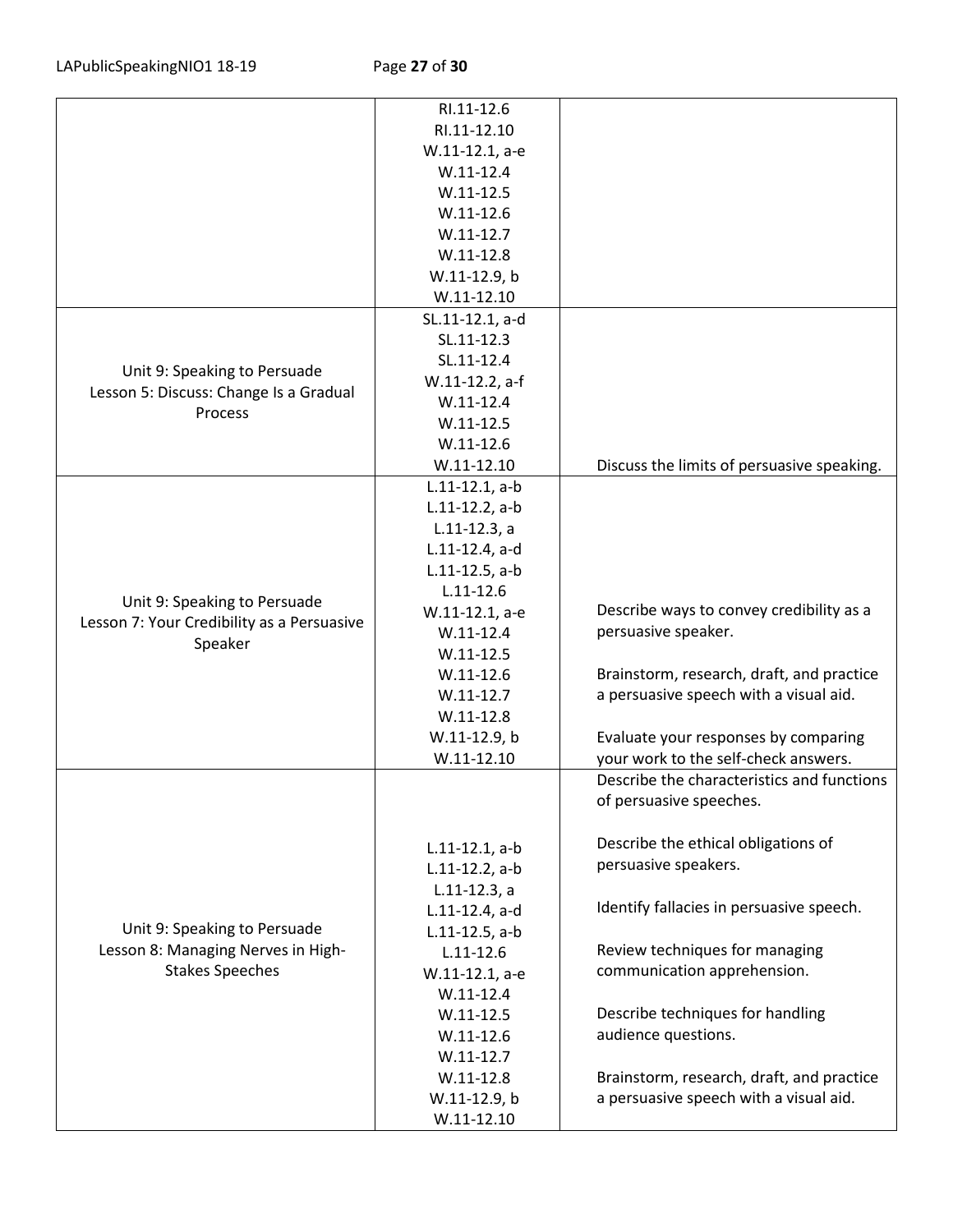|                                     |                   | Evaluate your responses by comparing<br>your work to the self-check answers. |
|-------------------------------------|-------------------|------------------------------------------------------------------------------|
|                                     | $L.11-12.1, a-b$  |                                                                              |
|                                     | $L.11-12.2$ , a-b |                                                                              |
|                                     | $L.11-12.3$ , a   |                                                                              |
|                                     | L.11-12.4, a-d    |                                                                              |
|                                     | $L.11-12.5$ , a-b |                                                                              |
|                                     | $L.11 - 12.6$     |                                                                              |
|                                     | RI.11.12.1        |                                                                              |
|                                     | RI.11-12.2        |                                                                              |
|                                     | RI.11-12.4        | Review the assignments for this unit.                                        |
| Unit 10: Methods of Persuasion      | RI.11-12.6        |                                                                              |
| Lesson 1: Appeals to the Heart      | RI.11-12.10       | Identify and describe appeals to emotion                                     |
|                                     | W.11-12.1, a-e    | in persuasive speaking.                                                      |
|                                     | $W.11-12.4$       |                                                                              |
|                                     | $W.11-12.5$       | Brainstorm, research a topic, draft, and                                     |
|                                     | $W.11-12.6$       | practice a persuasive speech with a visual                                   |
|                                     | $W.11-12.7$       | aid.                                                                         |
|                                     | $W.11-12.8$       |                                                                              |
|                                     | W.11-12.9, b      | Evaluate your responses by comparing                                         |
|                                     | $W.11-12.10$      | your work to the self-check answers.                                         |
|                                     | $L.11-12.1, a-b$  |                                                                              |
|                                     | $L.11-12.2$ , a-b |                                                                              |
|                                     | $L.11-12.3, a$    |                                                                              |
|                                     | L.11-12.4, a-d    |                                                                              |
|                                     | $L.11-12.5$ , a-b |                                                                              |
|                                     | $L.11 - 12.6$     |                                                                              |
|                                     | RI.11-12.2        |                                                                              |
|                                     | RI.11-12.4        |                                                                              |
| Unit 10: Methods of Persuasion      | RI.11-12.6        |                                                                              |
| Lesson 2: Appeals to the Mind       | RI.11-12.10       | Identify and describe appeals to logic in                                    |
|                                     | W.11-12.1, a-e    | persuasive speaking.                                                         |
|                                     | $W.11-12.4$       |                                                                              |
|                                     | $W.11-12.5$       | Brainstorm, research a topic, draft, and                                     |
|                                     | $W.11-12.6$       | practice a persuasive speech with a visual                                   |
|                                     | $W.11-12.7$       | aid.                                                                         |
|                                     | $W.11-12.8$       |                                                                              |
|                                     | W.11-12.9, b      | Evaluate your responses by comparing                                         |
|                                     | $W.11-12.10$      | your work to the self-check answers.                                         |
|                                     | $L.11-12.1, a-b$  |                                                                              |
|                                     | $L.11-12.2$ , a-b |                                                                              |
|                                     | $L.11-12.3, a$    |                                                                              |
| Unit 10: Methods of Persuasion      | L.11-12.4, a-d    |                                                                              |
| Lesson 3: Coordinating the Speech's | $L.11-12.5$ , a-b | Brainstorm, research a topic, draft, and                                     |
| <b>Content and Goals</b>            | $L.11 - 12.6$     | practice a persuasive speech with a visual                                   |
|                                     | RI.11-12.2        | aid.                                                                         |
|                                     | RI.11-12.4        |                                                                              |
|                                     | RI.11-12.6        | Evaluate your responses by comparing                                         |
|                                     | RI.11-12.10       | your work to the self-check answers.                                         |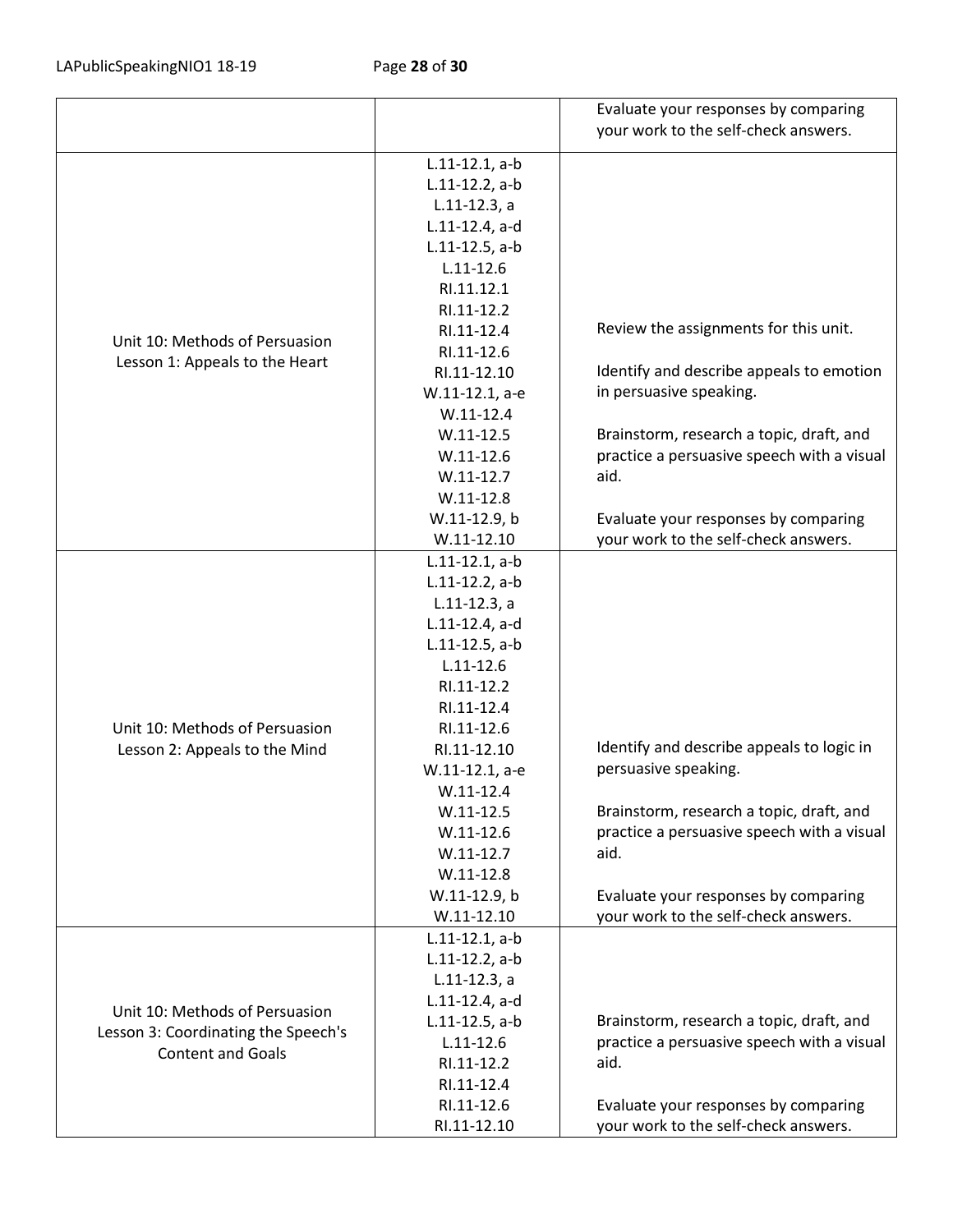|                                                                                | W.11-12.1, a-e    |                                            |
|--------------------------------------------------------------------------------|-------------------|--------------------------------------------|
|                                                                                | $W.11-12.4$       |                                            |
|                                                                                | $W.11-12.5$       |                                            |
|                                                                                | $W.11-12.6$       |                                            |
|                                                                                | $W.11-12.7$       |                                            |
|                                                                                | $W.11-12.8$       |                                            |
|                                                                                | W.11-12.9, b      |                                            |
|                                                                                | $W.11 - 12.10$    |                                            |
|                                                                                | $L.11-12.1, a-b$  |                                            |
|                                                                                | $L.11-12.2$ , a-b |                                            |
|                                                                                | $L.11-12.3$ , a   |                                            |
|                                                                                | L.11-12.4, a-d    |                                            |
|                                                                                | $L.11-12.5$ , a-b |                                            |
|                                                                                | $L.11 - 12.6$     |                                            |
|                                                                                | RI.11-12.2        | Describe techniques for handling           |
|                                                                                | RI.11-12.4        | audience questions.                        |
| Unit 10: Methods of Persuasion                                                 | RI.11-12.6        |                                            |
| Lesson 4: Handling Audience                                                    | RI.11-12.10       | Describe techniques for handling hostile   |
| Interruptions                                                                  | W.11-12.1, a-e    | audience reactions.                        |
|                                                                                | $W.11-12.4$       |                                            |
|                                                                                | $W.11-12.5$       | Brainstorm, research a topic, draft, and   |
|                                                                                | $W.11-12.6$       | practice a persuasive speech with a visual |
|                                                                                | $W.11-12.7$       | aid.                                       |
|                                                                                |                   |                                            |
|                                                                                | $W.11-12.8$       |                                            |
|                                                                                | W.11-12.9, b      | Evaluate your responses by comparing       |
|                                                                                | $W.11 - 12.10$    | your work to the self-check answers.       |
|                                                                                | $L.11-12.1, a-b$  |                                            |
|                                                                                | $L.11-12.2$ , a-b |                                            |
|                                                                                | $L.11-12.3, a$    |                                            |
|                                                                                | L.11-12.4, a-d    |                                            |
|                                                                                | $L.11-12.5$ , a-b |                                            |
|                                                                                | $L.11 - 12.6$     |                                            |
|                                                                                | RI.11-12.2        |                                            |
| Unit 10: Methods of Persuasion                                                 | RI.11-12.4        |                                            |
| Lesson 5: Discuss: Assessing the Model                                         | RI.11-12.6        |                                            |
| Persuasive Speech                                                              | RI.11-12.10       |                                            |
|                                                                                | W.11-12.1, a-e    | Evaluate and discuss a persuasive speech.  |
|                                                                                | $W.11-12.4$       |                                            |
|                                                                                | $W.11-12.5$       | Analyze your response to persuasive        |
|                                                                                | $W.11-12.6$       | strategies.                                |
|                                                                                | $W.11-12.7$       |                                            |
|                                                                                | $W.11-12.8$       | Brainstorm, research a topic, draft, and   |
|                                                                                | W.11-12.9, b      | practice a persuasive speech with a visual |
|                                                                                | $W.11 - 12.10$    | aid.                                       |
|                                                                                | $L.11-12.1, a-b$  | Describe long-term strategies for          |
| Unit 10: Methods of Persuasion<br>Lesson 7: Managing Nerves in the Long<br>Run | $L.11-12.2, a-b$  | managing communication anxiety.            |
|                                                                                | $L.11-12.3, a$    |                                            |
|                                                                                | L.11-12.4, a-d    | Reflect on the course and consider next    |
|                                                                                | $L.11-12.5$ , a-b | steps.                                     |
|                                                                                | $L.11 - 12.6$     |                                            |